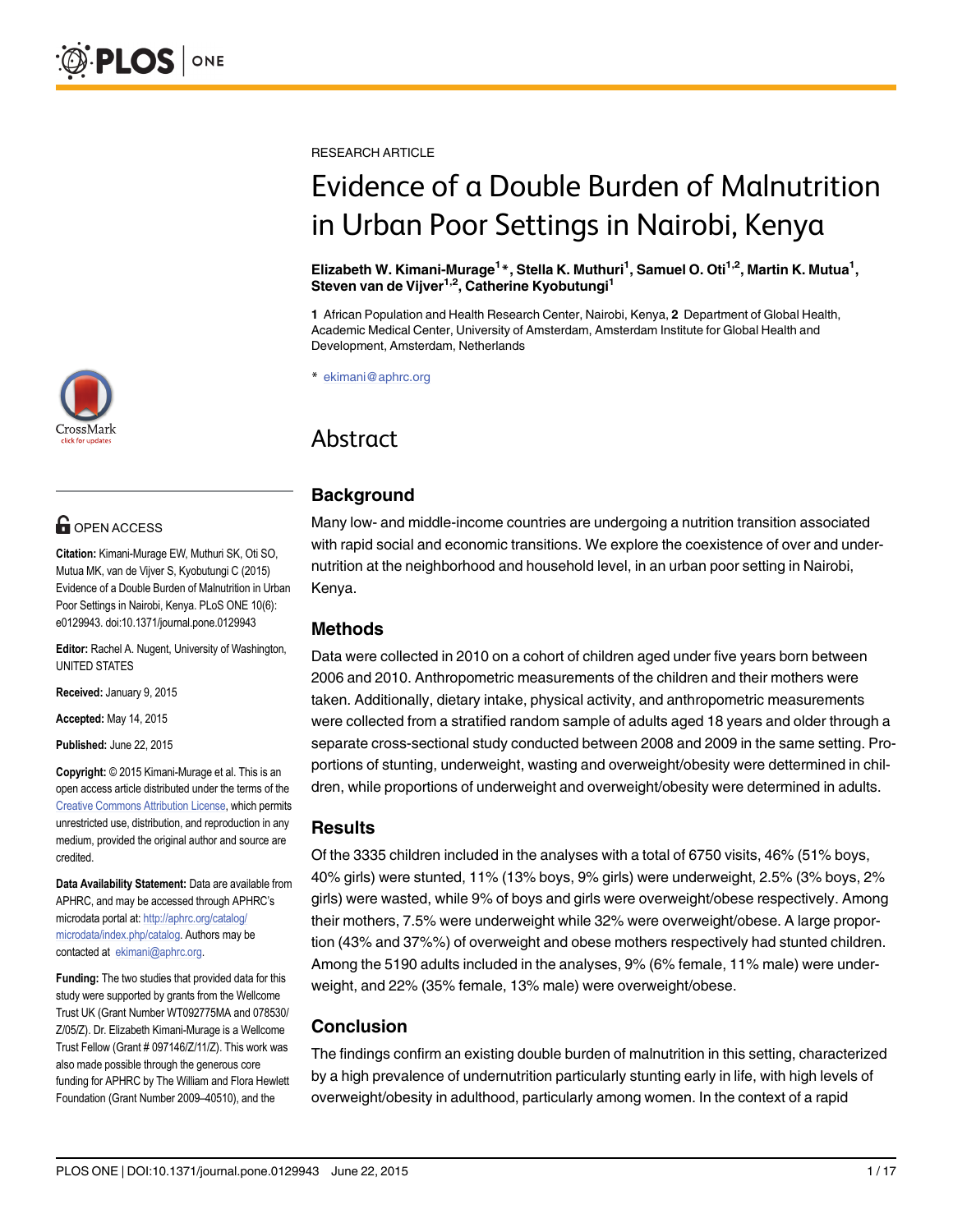<span id="page-1-0"></span>

Swedish International Cooperation Agency (SIDA) (Grant Number 2011-001578).

Competing Interests: The authors have declared that no competing interests exist.

increase in urban population, particularly in urban poor settings, this calls for urgent action. Multisectoral action may work best given the complex nature of prevailing circumstances in urban poor settings. Further research is needed to understand the pathways to this coexistence, and to test feasibility and effectiveness of context-specific interventions to curb associated health risks.

#### Introduction

#### An overweight/obesity transition in low- and middle-income countries

Rapid changes in diet and physical activity patterns have resulted in an increasing prevalence of overweight and obesity–referred to as the overweight/obesity transition–among low- and middle-income countries (LMICs), such as those comprising Sub-Saharan Africa (SSA) [\[1\]](#page-13-0). A recent systematic review by Norris et al. (2014) demonstrated a rise in adult obesity prevalence in Africa, particularly in Northern African countries, and especially among women [\[2\]](#page-13-0). Further, in a study on the trends of overweight and obesity (overweight/obesity) among urban women in seven African countries (Burkina Faso, Ghana, Kenya, Malawi, Niger, Senegal and Tanzania), the prevalence of overweight and obesity increased by approximately 35% between 1992 and 2006, with most of the increase being among the poorest women [[3\]](#page-13-0). According to the most recent Lancet series on maternal and child nutrition, the prevalence of maternal overweight/obesity has had a steady increase since 1980, surpassing that of undernutrition even in Africa, and reaching 40% [\[4\]](#page-13-0). The speed at which this transition is occurring in SSA is the result of an equally rapid economic and social development encompassing urbanization in the region. In addition, the burden of unhealthy diets and inadequate activity is now shifting from those of higher socio-economic status (SES) to those of lower SES [[1](#page-13-0)]. In their review of studies examining relationships between SES and overweight/obesity in adult populations from developing countries, Monteiro and colleagues (2004) found that overweight/obesity was no longer solely predominant among the socioeconomic elite, but that the burden of overweight/obesity in developing countries tended to shift towards groups of lower SES, and earlier so for women [\[5](#page-13-0)]. The prevalence of childhood overweight/obesity has increased considerably in recent years [\[6](#page-13-0)]. Recent systematic review evidence revealed a transition towards increasing proportions of overweight/obesity over time among school-aged children (5 to 17 years) in SSA [[7](#page-13-0)]. The findings of this review also showed that body composition measures were higher in girls than boys, and higher among urban living compared to rural living children [\[7](#page-13-0)].

Despite the well known benefits of maintaining healthy body weights and an active lifestyle, overweight/obesity is classified as the fifth leading cause of global mortality, and an important predictor of various non-communicable diseases [[8\]](#page-13-0). Overweight/obesity is problematic in children due to the resulting increased risk of obesity in adulthood, physical and psychosocial morbidity, and premature mortality in adulthood. Childhood overweight/obesity is also associated with impaired social and economic productivity in adulthood [[9](#page-13-0)]. Consequently, the concern for a growing prevalence of non-communicable diseases in SSA is worrying  $[8]$  $[8]$ .

#### Persistence of under-nutrition in low and middle income countries

When discussing an overweight/obesity transition, it is also important to recognize that undernutrition remains a fundamental challenge in improving human development in LMICs [[10](#page-13-0)]. Undernutrition persists as a major public health problem in LMICs, and the prevalence varies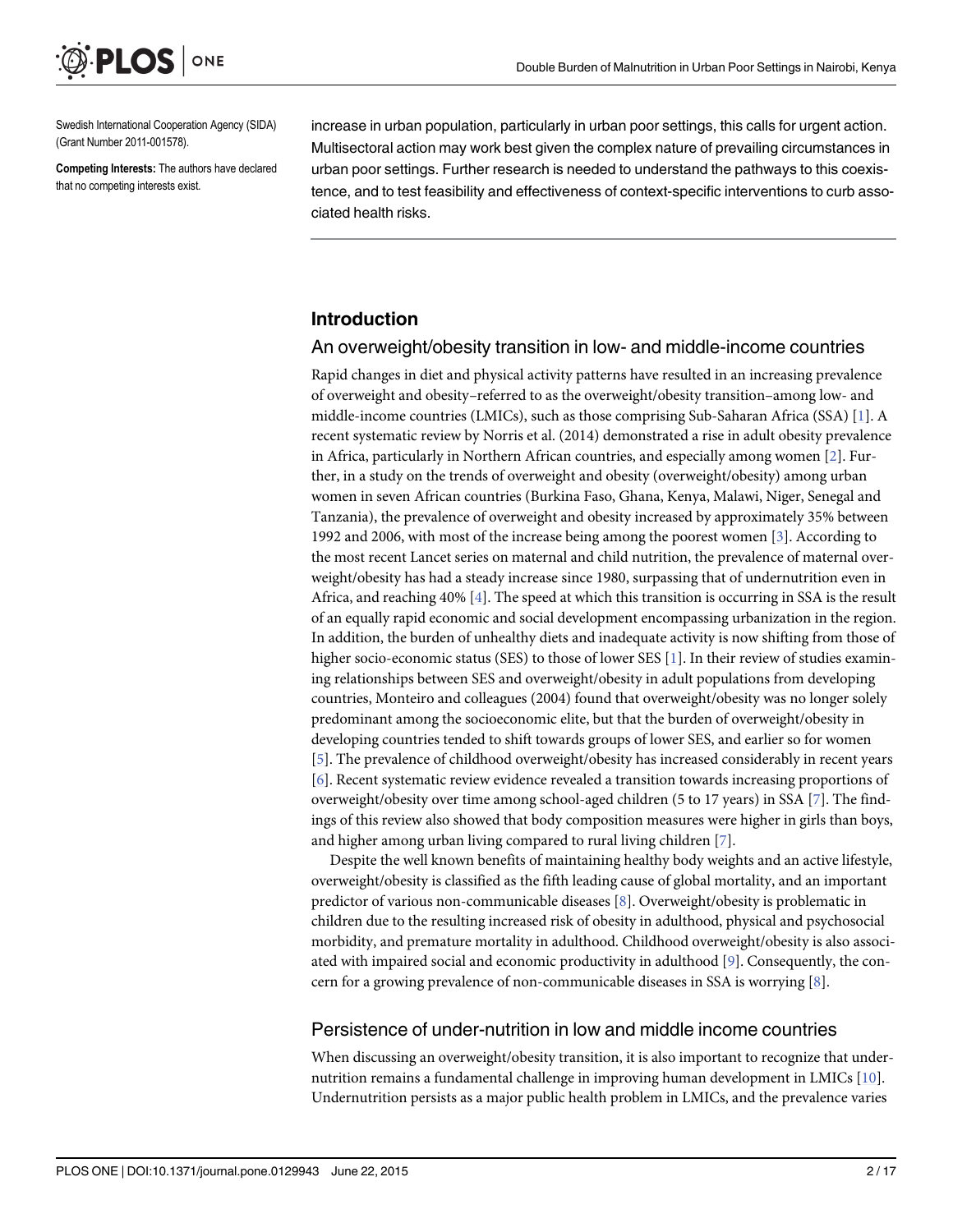across different regions in these countries with Africa and Asia being the most affected  $[4,11,12]$ . SSA remains the region with the highest prevalence of under-nutrition, with modest progress in recent years  $[4,12]$  $[4,12]$  $[4,12]$ . East Africa in particular bears the highest burden of stunting, with close to 50% of young children in the region affected [[12](#page-13-0)]. Maternal undernutrition is also of concern in Africa given that, despite reported declines in the last two decades, the prevalence remains above 10% [\[4](#page-13-0)]. In Kenya, high levels of under-nutrition, particularly stunting, have persisted for decades. The levels of wasting and stunting have remained majorly unaltered for about 20 years at between 6% and 7% for wasting and 30% and 35% for stunting [[13](#page-13-0),[14](#page-14-0)]. However, there is great improvement according to the most recent national survey, with stuniting currently at 26%, underweight at 11% and wasting at 4%  $[15]$ .

#### Double burden of malnutrition

A growing number of LMICs are facing a double burden of malnutrition, that is, the persistence of under-nutrition, along with a rapid rise of over-nutrition and non-communicable diseases such as diabetes, hypertension and coronary heart disease  $[1,11,16]$  $[1,11,16]$  $[1,11,16]$  $[1,11,16]$  $[1,11,16]$ . This double burden of malnutrition has resulted from various factors including: a marked transition in dietary patterns over recent decades (e.g. shifts to energy dense diets high in saturated fat, sugar, and refined foods, and away from plant-based diets); inadequate access to healthy food choices; declining levels of physical activity; and inadequate access to health care services as a result of poverty and broader social determinants [[1,](#page-13-0)[16\]](#page-14-0). In Kenya, in addition to the high levels of under-nutrition, substantial levels of overweight/obesity have also been observed. At the national level, 25% of women of reproductive age are overweight or obese. The prevalence is even higher in urban areas where 40% of women are overweight or obese [\[17\]](#page-14-0).

#### NCD countdown by 2025 and Millennium Development Goals

The global health community acknowledges the combined challenges of rising NCDs coupled with unresolved malnutrition. The urgency of tackling both issues has been discussed, and strategies developed through agreement of policy makers, health care professionals, and researchers at international meetings in recent years. Regarding NCDs, in 2011, all countries committed to reduce premature mortality from NCDs by 25% in 2025, being the 25x25 target [\[18](#page-14-0)]. To reach this target, countries would need to focus on six specific NCD risk factors, with obesity listed as an important target. In order to achieve progress, it is essential to monitor the outcomes closely. Since data is currently limited in LMICs, studies on prevalence of NCD risk factors like obesity in these settings is critically needed. Malnutrition, which is a key target in reaching the Millenium Development Goals (MDGs), should also be monitored closely in order to demonstrate the much needed improvement by 2015 and beyond [\[19\]](#page-14-0).

#### Rapid urbanization in SSA and the double burden

The world urban population surpassed 50% in 2007 and is projected to increase by 2.6 billion by 2050, with most of this growth expected in urban areas of the least developed regions of the world including Africa [[20](#page-14-0)]. SSA has experienced rapid urban and economic growth during the last one or two decades; yet, the region still has the highest rate of poverty with 47.5% of the population living on only \$ 1.25 a day, which accounts for 30% of the most poor in the world [\[21](#page-14-0)]. Rapid urban growth, coupled with poor governance have impeded governments' ability to provide basic services and decent living conditions in all urban areas in SSA. Consequently, a majority of urban residents in the region live in overcrowded slums and shantytowns [[22](#page-14-0)]. These urban poor settings are characterized by poor livelihood opportunities, inadequate water and sanitation infrastructure, high levels of food insecurity, proliferation of street foods, poor

<span id="page-2-0"></span>**PLOS I** 

ONE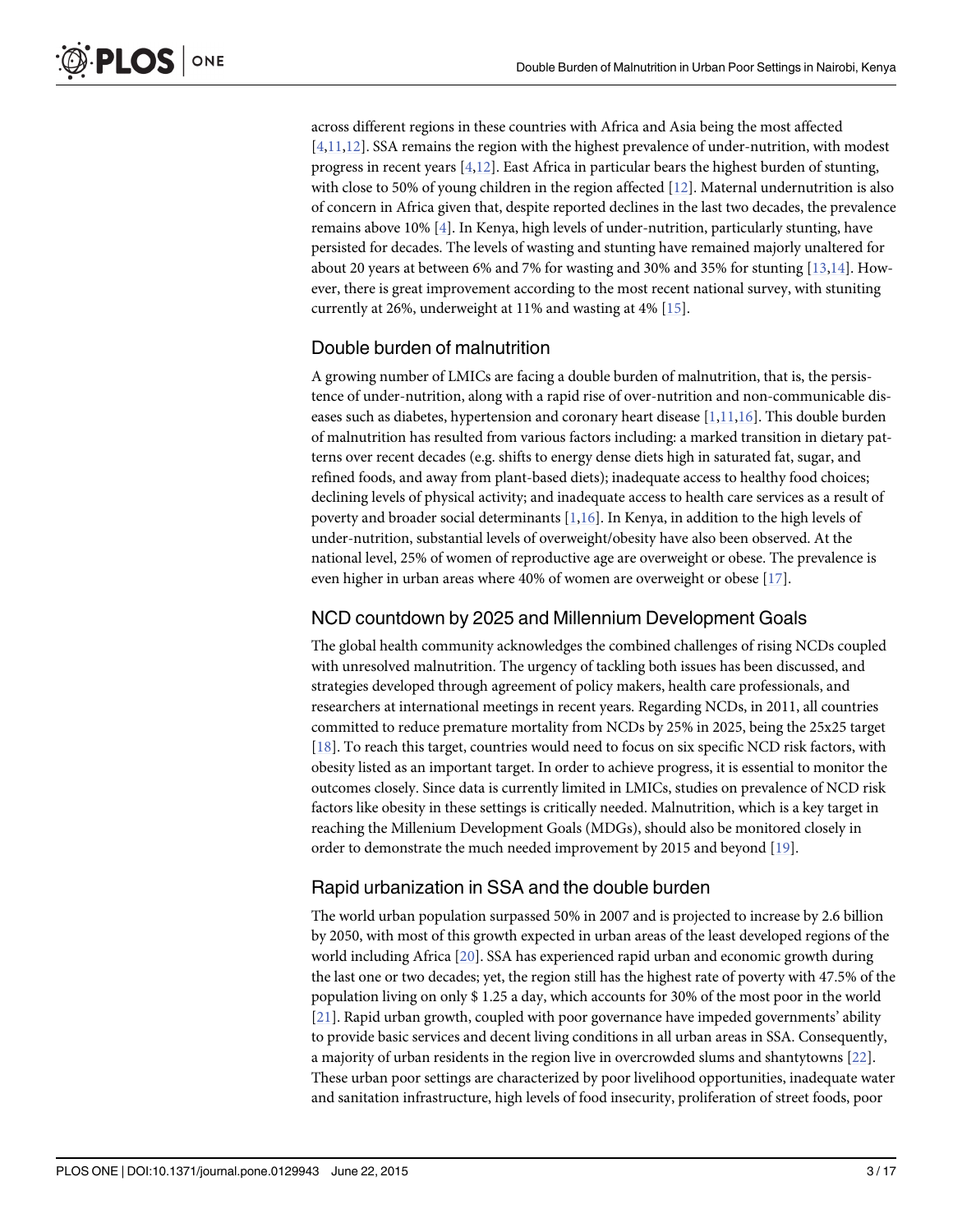<span id="page-3-0"></span>**PLOS I** ONE

> child feeding and care practices, and limited education, health and other social services [\[23](#page-14-0)– [27\]](#page-14-0). These adverse conditions put slum dwellers at a high risk of malnutrition. On the other hand, the obesogenic environment with a high reliance on street foods in these settings may predispose slum dwellers to a high risk of overweight/obesity and related morbidities. There is a rapid increase in the prevalence of overweight/obesity among urban residents in Africa, with a higher increases observed among the urban poor; for instance, while the rate of obesity increase among urban women in the seven countries studied was nearly 35%, it was 50% among the poorest women [[3](#page-13-0)]. These findings highlight the risk of rapid urbanization on the prevalance of overweight/obesity in this setting.

> Growing evidence points to an overweight/obesity transition among school-aged children in Kenya, and predominantly among urban-dwelling children [\[28,29\]](#page-14-0); however, less effort has been placed on overweight/obesity in children under five years. Even less has been done on investigating the coexistence of under- and over-nutirtion among adults and young children in the same neighbourhood and households in urban poor settings. The main objective of this study is therefore to explore the existence of a double burden of malnutrition in slums (urban poor settings) in Nairobi, Kenya. In particular, the coexistence of undernutrition and overweight/obesity among children and adults in the same socio-geographic population.

## Methods

## Study setting

The study was conducted in two urban slums of Nairobi Kenya (Korogocho and Viwandani) where the African Population and Health Research Center (APHRC) runs a health and demographic surveillance system titled the Nairobi Urban Health and Demographic Surveillance System (NUHDSS). The two slums are located about seven kilometers (km) from each other. They occupy a total area of slightly less than one square km and are densely populated with 63,318 and 52,583 inhabitants per square km, respectively. The slums are characterised by high levels of poverty, poor housing, poor infrastructure such as potable water and waste disposal, high levels of violence and insecurity, unemployment, and poor health indicators [\[23,26,30\]](#page-14-0).

#### Data

For children under five years, data was collected longitudinally between January 2007 and December 2010 as part of a longitudinal study on maternal and child health, a component of the Urbanization, Poverty and Health Dynamics project. Details of this study are published elsewhere [\[26,31,32](#page-14-0)]. his study was designed to investigate growth patterns and its correlates among children. All children born between September 2006 and December 2010 were enrolled in the study along with their mothers. The mother-child dyad was followed up after every four months, collecting and updating health information of both the mother and the child. The height/length of the child was measured using wooden portable measuring board (Model WB-27T) by having the baby lying straight (flat) on the board, legs extended, head and feet flat against the board. The height of the mother was measured using a Seca stadiometer (Model 213). The height of the mother was taken by having her stand barefoot straight against the stadiometer, legs pushed back against the measuring board. The weight of both the mother and the baby was taken using the Seca weighing scale (Model No. 881). The mother was first weighed alone then she was weighed with the baby and the baby's weight was calculated by subtracting the mother's weight from the combined mother/baby weight.Self-reported data on feeding practices from the mother was recorded using questionnaires. Additional parameters collected including age, education level, and employment status of the mothers were also collected. It is important to note that some children could not be traced until after several visits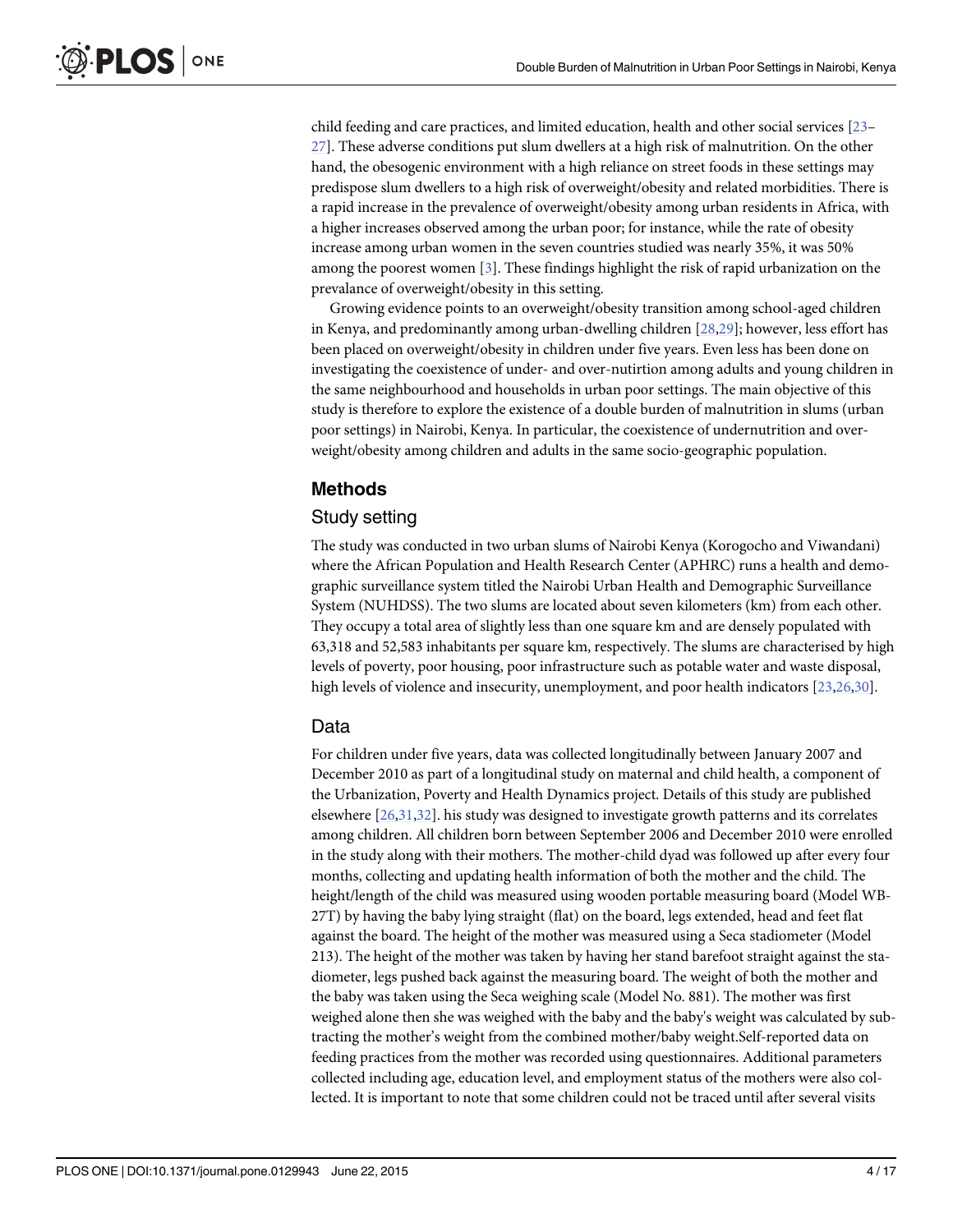<span id="page-4-0"></span>due to high population mobility in the study setting. As a result, some children may have more data points than others. For the purpose of this study, we used a total of 3335 children who had an interview visit in 2010, and additional data at different time-points, totalling 6750 observations within the year with 35%, 55% and 11% having three, two and one observation respectively. The annual attrition rate in the study was estimated to be between 20% and 30% [[31](#page-14-0)]. All the children were aged below five years at the time of assessment.

For adults, data collected from a separate cross-sectional study on cardiovascular disease and risk factors among adults between May 2008 and April 2009 was used. Details of this study are published elsewhere (Vivjer at al., 2013; Oti et al., 2013; Ettarh et al., 2013). Briefly, the study involved a stratified random sample of adults aged 18+ years. Sampling was done using the NUHDSS sampling frame. The study aimed to examine behavioral and physiological risk factors for cardiovascular diseases in Korogocho and Viwandani. Demographic information, perception and lifestyle regarding cardiovascular risk factors on these adults was recorded, and direct measurements including height, weight, and waist/hip circumference captured based on the WHO STEPwise approach to chronic disease risk factor surveillance ([http://www.who.int/](http://www.who.int/chp/steps/instrument/en/) [chp/steps/instrument/en/](http://www.who.int/chp/steps/instrument/en/)). Self reported data on dietary intake and physical activity were also collected. Data collection for both the child and adult studies was done by carefully trained field workers during household visits.

#### Ethical Considerations

The two studies from which data were derived were approved by the Ethical Review Board of the Kenya Medical Research Institute (KEMRI). The field workers were trained in research ethics and obtained written informed consent from all respondents, recorded in a consent form. Proxy written consent for children was obtained from their caregivers, recorded in a consent form. APHRC owns the datasets used in this analysis and has a data sharing policy that enables other researchers to access datasets. APHRC's data sharing policy is available at: [http://aphrc.](http://aphrc.org/wp-content/uploads/2014/05/GUIDELINES-ON-DATA-ACCESS-AND-SHARING.pdf) [org/wp-content/uploads/2014/05/GUIDELINES-ON-DATA-ACCESS-AND-SHARING.pdf](http://aphrc.org/wp-content/uploads/2014/05/GUIDELINES-ON-DATA-ACCESS-AND-SHARING.pdf). Data may be accessed through APHRC's microdata portal at: [http://aphrc.org/catalog/](http://aphrc.org/catalog/microdata/index.php/catalog) [microdata/index.php/catalog](http://aphrc.org/catalog/microdata/index.php/catalog)

#### Categorization and statistical analyses

Length/Height-for-age, weight-for-age, and weight-for-height categories were generated for children under five based on the World Health Organization growth standards, whereby stunting (low height-for-age), underweight (low weight-for-age), and wasting (low weight-forheight) are defined as z-scores of  $\langle$  -2 standard deviations, while overweight/obesity (high weight-for-height) is defined as z-scores of  $> +2$  standard deviations [[33](#page-14-0)]. Associations between nutritional status and individual level factors, maternal factors, and feeding practices were investigated and the chi-squared test results reported. The STATA command nptrend was used to performs non-parametric test of trend for factors with natural ordering.

For adult participants, Body Mass Index (BMI) was calculated from directly measured height and weight. Cut-off points of <18.50, 25.00–29.99, and  $\geq$ 30 kg/m<sup>2</sup> were used for underweight, overweight and obesity respectively  $[34]$ . Waist circumference and waist-to-hip ratio (WHR) were used as measures of abdominal obesity, defined as waist circumference of > 80 cm in women and  $> 94$ cm in men, and a WHR of  $> 0.80$  in women and  $> 0.95$  in men [[35](#page-15-0)]. Adequate physical activity and sufficient fruit and vegetable consumption were categorized as no/yes. Adequate physical activity was defined as engaging in  $\geq$  3 days of rigorous activity for at least 20 minutes daily or  $\geq$  5 days of moderate intensity activity for at least 30 minutes daily [[36](#page-15-0)]. Sufficient fruit and vegetable consumption was defined as consuming > 5 servings of fruits and/or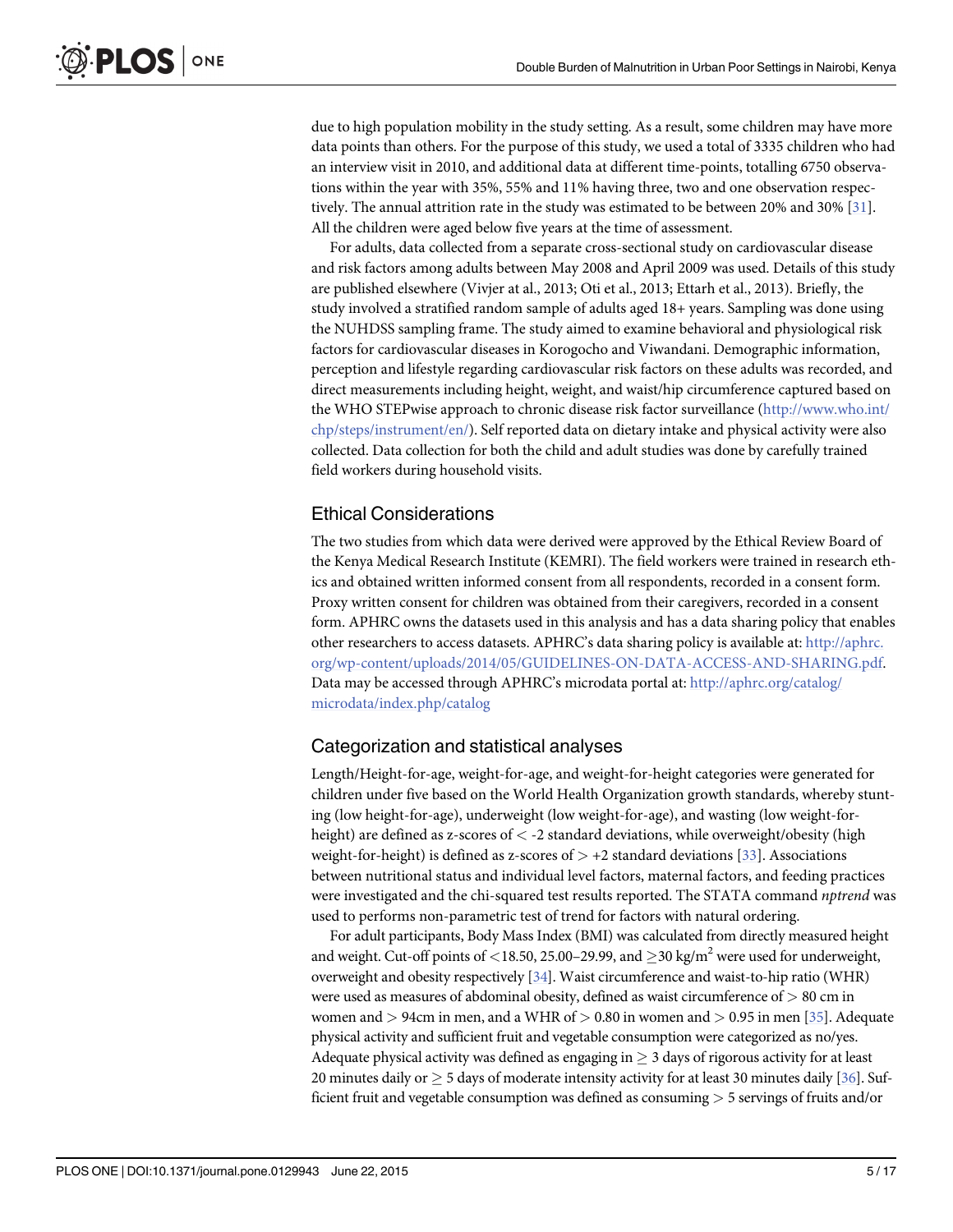<span id="page-5-0"></span>vegetables daily [[37](#page-15-0)]. Sex-stratified relationships between BMI category and these individual level factors were investigated and the chi-squared test results reported.

Maternal nutritional status was determined from anthropometric measurements of mothers of children in the child study, post-partum.

Data analysis was computed using stata version 13.1. Chi chi-squared test was used to determine differences in proportions. Statistical significance was determined at the 5% level of significance. For the child data, since some children were measured at multiple time-points, corrected weighted pearson chi square statistic was used to get valid p-values by converting the chi statistic to an F statistic. Adult data were adjusted for age distribution.

#### **Results**

#### Nutritional status among children and their mothers

A total of 3335 children with a total of 6670 visits had their height-for-age, weight-for-age and weight-for-height calculated. Results show that 45.4% were stunted, 10.9% underweight, 2.4% wasted, and 8.8% overweight/obese. Among their mothers, 7.5% were underweight, 22.4% overweight and 9.3% obese (not directly shown on the table). Data analyses revealed significant group differences for sex, age, maternal factors including mother's age, education level, BMI and employment status, when associated with the nutritional status of the participating children, as shown in [Table 1.](#page-6-0)

Individual level factors. A significantly higher proportion of boys (51.1%, 13.1, 3.2%) than girls (39.6,% 8.7% and 1.7%) were stunted, underweight and wasted ( $p$ <0.010), respectively, while the proportion of overweight/obese boys (8.9) was about the same as that for girls (8.7). Children 23 months and younger had a significatly lower prevalence of stunting (43.1%) than children 24 months and older  $(48.2%)$  (p $< 0.010$ ), and significantly higher proportions of wasting and overweight/obesity (3.6% and 10.6%) than older children (1.0% and 6.6%) (p<0.001), respectively, as shown in [Table 1.](#page-6-0)

**Maternal factors.** There was a significant decreasing trend ( $p = 0.001$ ) in the prevalence of stunting among participating children with increasing age of their mothers, with 50.9% of children born to mothers aged less than 18 years compared to 42.5% of children born to mothers aged 40 years or higher being stunted; however, the statistical significance for association was marginal ( $p = 0.060$ ). Increasing maternal education attainment and maternal BMI were associated with a significant trend towards decreasing proportions of childhood stunting  $(p<0.001,$ respectively) and underweight (p<0.001, respectively), and increasing proportions of childhood overweight/obesity ( $p = 0.052$  and  $p = 0.004$ , respectively). However, maternal education was not significantly associated with wasting and overweight/obesity. Children of mothers who indicated that they had not worked in the last four weeks had significantly lower proportions of stunting (43.4%) compared to children of mothers who reported that they had worked during that same period (49.8%) (P<0.001); however, children of mothers who had not worked in the last four weeks had significantly higher proportions of wasting and overweight/obesity (3.0% and 9.3%) compared to children of mothers who had worked (1.2% and 7.8%) (p<0.001), as presented in [Table 1](#page-6-0).

Breastfeeding practices. Exclusive breastfeeding for six months was rare for this sample at approximately 1%, and was not significantly associated with nutritional status of the child.

There was coexistence of child undernutrition with maternal overweight/obesity. As much as 43.3% and 36.5 of overweight and obese mothers respectively had stunted children; 9.3% and 6.2% of overweight and obese mothers respectively had underweight children; while 1.9 and 2.2 of overweight and obese mothers respectively had wasted children, as shown in [Table 2](#page-7-0).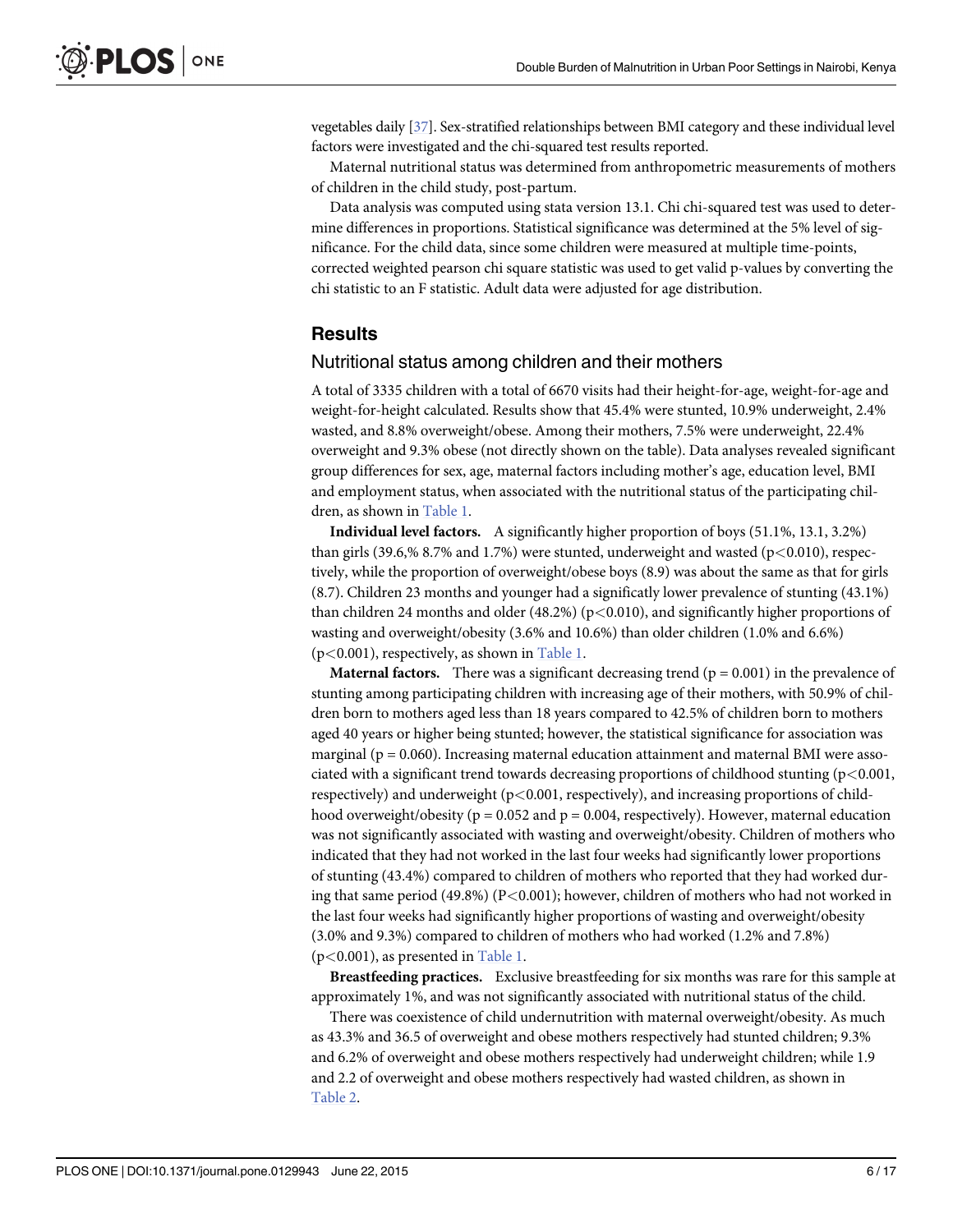|                                                                                                                                                                                                                                                      |                   | Height-for-Age |         |              | Weight-for-Age |         |                | Weight-for-Height |                     |         |
|------------------------------------------------------------------------------------------------------------------------------------------------------------------------------------------------------------------------------------------------------|-------------------|----------------|---------|--------------|----------------|---------|----------------|-------------------|---------------------|---------|
|                                                                                                                                                                                                                                                      | Stunted           | Normal         |         | Underweight  | Normal         |         | Wasted         | Normal            | Overweight          |         |
|                                                                                                                                                                                                                                                      | $(4 - 25D)$       | (35 -∑         |         | $($ < -2 SD) | ∑-2 SD)        |         | $(4 - 2)$ SD)  | $(-2 to 2 SD)$    | (2 S <sub>D</sub> ) |         |
|                                                                                                                                                                                                                                                      | n (%)             | n (%)          | p-value | n (%)        | n (%)          | p-value | n (%)          | n (%)             | n (%)               | p-value |
| TOTAL (n = 6670)†                                                                                                                                                                                                                                    | 3025(45.4)        | 3645 (54.6)    |         | 734 (10.9)   | 6016 (89.1)    |         | 163(2.4)       | 5917 (88.7)       | 588 (8.8)           |         |
| Sex                                                                                                                                                                                                                                                  |                   |                |         |              |                |         |                |                   |                     |         |
| Male                                                                                                                                                                                                                                                 | 1701(51.1)        | 1629 (48.9)    | 0.001   | 441 (13.1)   | 2928 (86.9)    | 0.0001  | 106(3.2)       | 2928 (87.9)       | 296 (8.9)           | 0.005   |
| Female                                                                                                                                                                                                                                               | 1324 (39.6)       | 2016 (60.4)    |         | 293 (8.7)    | 3088 (91.3)    |         | 57(1.7)        | 2989 (89.5)       | 292 (8.7)           |         |
| Age-Group (months)                                                                                                                                                                                                                                   |                   |                |         |              |                |         |                |                   |                     |         |
| $\leq 23$                                                                                                                                                                                                                                            | 1593 (43.1)       | 2107 (56.9)    | 0.001   | 417 (11.2)   | 3304 (88.8)    | 0.441   | 134(3.6)       | 3172 (85.8)       | 392 (10.6)          | 0.001   |
| $\geq 24$                                                                                                                                                                                                                                            | 1432 (48.2)       | 1538 (51.8)    |         | 317(10.5)    | 2712 (89.5)    |         | 29(1)          | 2745 (92.4)       | 196 (6.6)           |         |
| Mother's Age at Birth                                                                                                                                                                                                                                |                   |                |         |              |                |         |                |                   |                     |         |
| $\leq 17$                                                                                                                                                                                                                                            | 228 (50.9)        | 220 (49.1)     | 0.06    | 53 (11.6)    | 402 (88.4)     | 0.724   | 16(3.6)        | 386 (86.5)        | 44 (9.9)            | 0.513   |
| $18 - 29$                                                                                                                                                                                                                                            | 2176 (46.1)       | 2547 (53.9)    |         | 503 (10.5)   | 4268 (89.5)    |         | 103(2.2)       | 4213 (89.2)       | 407 (8.6)           |         |
| $30 - 39$                                                                                                                                                                                                                                            | (41.8)<br>509     | 708 (58.2)     |         | (6.11, 147)  | 1090 (88.1)    |         | 36(3)          | 1078 (88.6)       | 103(8.5)            |         |
| $\frac{1}{2}$                                                                                                                                                                                                                                        | 54 (42.5)         | 73 (57.5)      |         | 16(12.3)     | 114(87.7)      |         | 3(2.4)         | 117(92.1)         | 7(5.5)              |         |
| Mother's Highest Completed Education                                                                                                                                                                                                                 |                   |                |         |              |                |         |                |                   |                     |         |
| None or <primary school<="" td=""><td><math>(6.74)</math> <math>(47.9)</math></td><td>1090 (52.1)</td><td>0.001</td><td>276 (13)</td><td>1849 (87)</td><td>0.008</td><td>61 (2.9)</td><td>1871 (89.4)</td><td>162 (7.7)</td><td>0.315</td></primary> | $(6.74)$ $(47.9)$ | 1090 (52.1)    | 0.001   | 276 (13)     | 1849 (87)      | 0.008   | 61 (2.9)       | 1871 (89.4)       | 162 (7.7)           | 0.315   |
| Primary school                                                                                                                                                                                                                                       | 1401 (47)         | 1581 (53)      |         | 316 (10.5)   | 2698 (89.5)    |         | 69 (2.3)       | 2647 (88.8)       | 264 (8.9)           |         |
| Secondary school and higher                                                                                                                                                                                                                          | (39)<br>559       | 875 (61)       |         | 128(8.8)     | 1322 (91.2)    |         | 29(2)          | 1268 (88.4)       | 137(9.6)            |         |
| Mother's BMI (kg/m2)                                                                                                                                                                                                                                 |                   |                |         |              |                |         |                |                   |                     |         |
| Underweight                                                                                                                                                                                                                                          | (51.3)<br>242     | 230 (48.7)     | 0.001   | 89 (18.7)    | 387 (81.3)     | 0.0001  | 13(2.8)        | 437 (92.6)        | 22 (4.7)            | 0.051   |
| Healthy weight                                                                                                                                                                                                                                       | 1788 (46.6)       | 2049 (53.4)    |         | 433 (11.1)   | 3451 (88.9)    |         | 104(2.7)       | 3396 (88.6)       | 335 (8.7)           |         |
| Overweight                                                                                                                                                                                                                                           | (43.3)<br>611     | 799 (56.7)     |         | 133(9.3)     | 1296 (90.7)    |         | 27(1.9)        | 1241 (88)         | 142 (10.1)          |         |
| Obese                                                                                                                                                                                                                                                | (36.5)<br>215     | 374 (63.5)     |         | 37(6.2)      | 558 (93.8)     |         | 13(2.2)        | 518 (87.9)        | 58 (9.8)            |         |
| Mother's Employment Status (in the last 4 weeks)                                                                                                                                                                                                     |                   |                |         |              |                |         |                |                   |                     |         |
| Did not work                                                                                                                                                                                                                                         | 2006 (43.4)       | 2619 (56.6)    | 0.001   | 526 (11.2)   | 4155 (88.8)    | 0.186   | 138(3)         | 4057 (87.8)       | 428 (9.3)           | 0.001   |
| Worked                                                                                                                                                                                                                                               | 1010 (49.8)       | 1020 (50.2)    |         | 204 (9.9)    | 1849 (90.1)    |         | 25(1.2)        | 1846 (90.9)       | 159 (7.8)           |         |
| Exclusively breastfed for up to 6 months                                                                                                                                                                                                             |                   |                |         |              |                |         |                |                   |                     |         |
| $\frac{1}{2}$                                                                                                                                                                                                                                        | 2961 (48.1)       | 3192 (51.9)    | 0.686   | 712(11.4)    | 5515 (88.6)    | 0.857   | 136(2.2)       | 5525 (89.8)       | 492 (8)             | 0.757   |
| Yes                                                                                                                                                                                                                                                  | 12(42.9)          | 16(57.1)       |         | 3(10.3)      | 26 (89.7)      |         | $\overline{0}$ | 26 (92.9)         | 2(7.1)              |         |
| Total†                                                                                                                                                                                                                                               | 2973 (48.1)       | 3208 (51.9)    |         | 715(11.4)    | 5541 (88.6)    |         | 136(2.2)       | 5551 (89.8)       | 494 (8)             |         |
| NOTES: Chi-squared test results presented. Some children were visited more than once during the year. Hence, corrected weighted Pearson chi square statistic was used to get                                                                         |                   |                |         |              |                |         |                |                   |                     |         |
| valid p-values by converting the chi statistic to an F statistic.                                                                                                                                                                                    |                   |                |         |              |                |         |                |                   |                     |         |
| † denotes the total number of participants, excluding those with missing height-for-age and weight-for-age data, hence row proportions may not add up to 100%.                                                                                       |                   |                |         |              |                |         |                |                   |                     |         |

<span id="page-6-0"></span>O PLOS ONE

doi:10.1371/journal.pone.0129943.t001

doi:10.1371/journal.pone.0129943.t001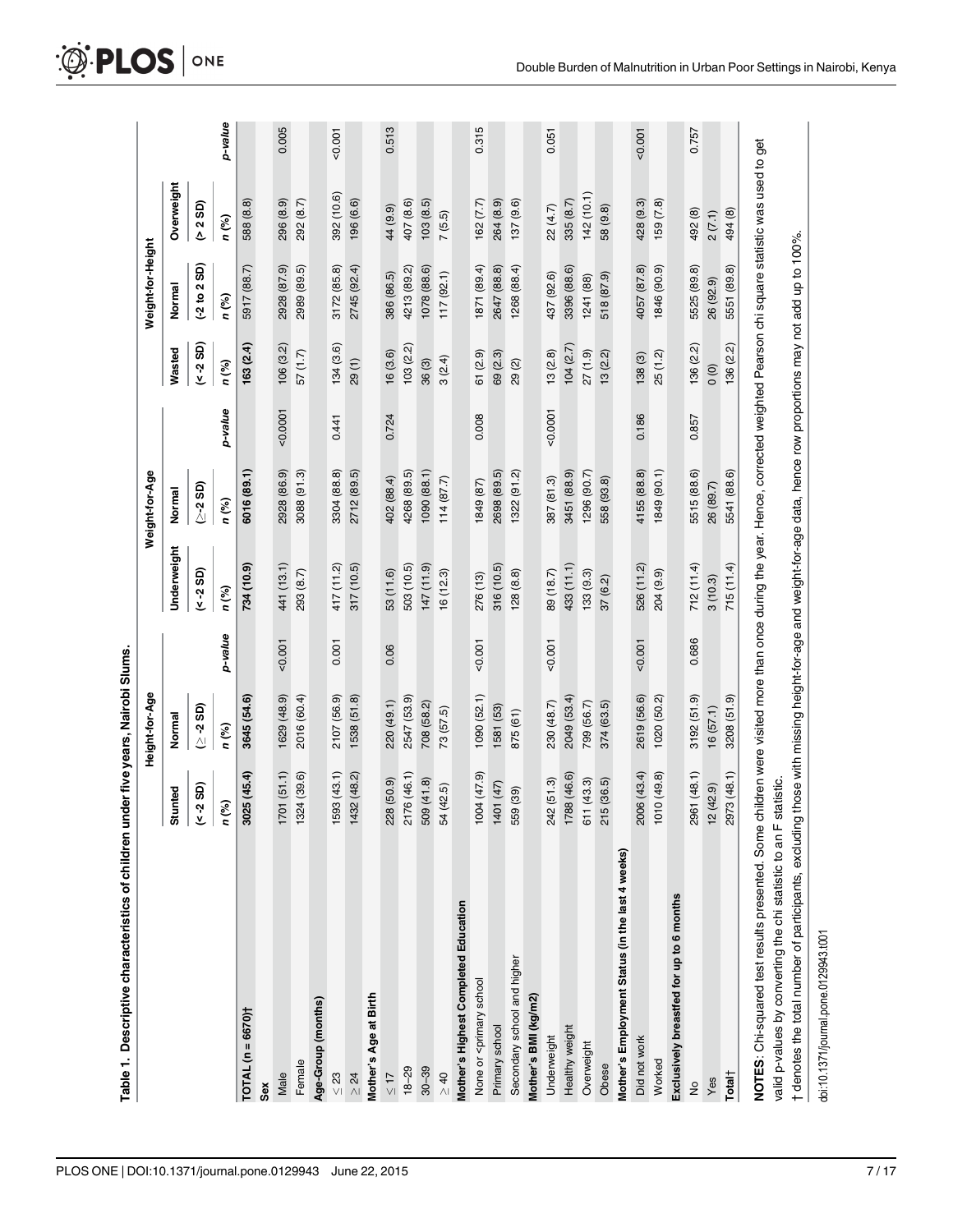<span id="page-7-0"></span>

|                                      | <b>Mothers BMI Category</b> |                   |                |           |           |       |  |  |
|--------------------------------------|-----------------------------|-------------------|----------------|-----------|-----------|-------|--|--|
| <b>Child Nutritional Status</b>      | Underweight (%)             | Normal Weight (%) | Overweight (%) | Obese (%) | Total (%) | n     |  |  |
| Stunted (height-for-age)             | 51.3                        | 46.6              | 43.3           | 36.5      | 45.3      | 2,856 |  |  |
| Underweight (weight-for-age)         | 18.7                        | 11.1              | 9.3            | 6.2       | 10.8      | 692   |  |  |
| Wasted (weight-for-height)           | 2.8                         | 2.7               | 1.9            | 2.2       | 2.5       | 157   |  |  |
| Overweight/obese (weight-for-height) | 4.7                         | 8.7               | 10.1           | 9.8       | 8.8       | 557   |  |  |

#### [Table 2.](#page-5-0) Coexistence of under- and over-nutrition in the same household, Nairobi Slums.

doi:10.1371/journal.pone.0129943.t002

#### Nutritional status among adults

A total of 5190 adults had their heights and weights measured, and BMI calculated. Of these, 8.9% (6.4% female, 10.8% male) were underweight, 16.9% (24.2% female, 11.5% male) overweight, and 5.2% (10.4% female, 1.4% male) obese. It is important to note that non-stratified data analyses revealed significant group differences for sex, age, education level, participating in adequate physical activity, consuming sufficient amounts of fruits and vegetables, and mea-sures of adiposity including waist circumference and WHR (P<0.050). [Table 3.](#page-8-0) However, sexstratified analyses showed group differences for only age and measures of adiposity including waist circumference and WHR as shown in Tables [4](#page-9-0) & [5](#page-10-0).

Individual level factors. Female participants had a significantly lower proportion of underweight (6.4%), and significantly higher proportions of overweight (24.2%) and obesity (10.4%) compared to male participants (10.8% underweight, 11.5% overweight, and 1.4% obese). Combined proportions of underweight decreased with increasing age, but only until the 50 to 59 age group at 7.4%, after which there was an increase in the highest age group of adults ( $> 60$  years) at 9.7%. The combined proportion of overweight/obesity steadily increased with increasing age from younger adults (18 to 29 years) at 17.1% to the oldest adults at 30.5%. With increasing education attainment, proportions of both underweight and obesity decreased; however, the proportion of overweight initially decreased in moving from adults with no or lower than primary education (18.9%) to those who completed primary school (15.5%), and then slightly increased among those who had completed secondary school or attained higher education (17.5%).

The combined prevalence of underweight was generally lower (7.7% [6.2% female, 11.6% male]), and overweight and obesity higher (28.8% [33.7% female, 15.4% male] among participants not accumulating adequate intensity physical activity levels, when compared to participants who were adequately active (9.2% underweight, 20.9% overweight and obese). Sufficient consumption of fruits and vegetables was associated with a higher prevalence of underweight (9.7% [7.3% female, 11.0% male]) and lower prevalence of overweight (14.8% [21.9% female, 10.9 male]) and obesity (5.0% [11.4% female, 1.4% male]) when compared to insufficient consumption of fruits and vegetables (8.3% underweight, 18.7% overweight, 5.4% obese). As expected, participants with higher than the recommended cut-offs for waist circumference and WHR had lower proportions of underweight, and notably higher proportions of overweight and obesity compared to participants whose measures of adiposity were in the normal range.

#### **Dissussion**

While the prevalance of child undernutrition, and child and adult overweight/obesity have been established in Kenya, the coexistence of child, maternal, and adult under- and over-nutrition within the same neighbourhood or household has not been examined. Therefore, this study makes a significant contribution to the body of knowledge in this area. The high levels of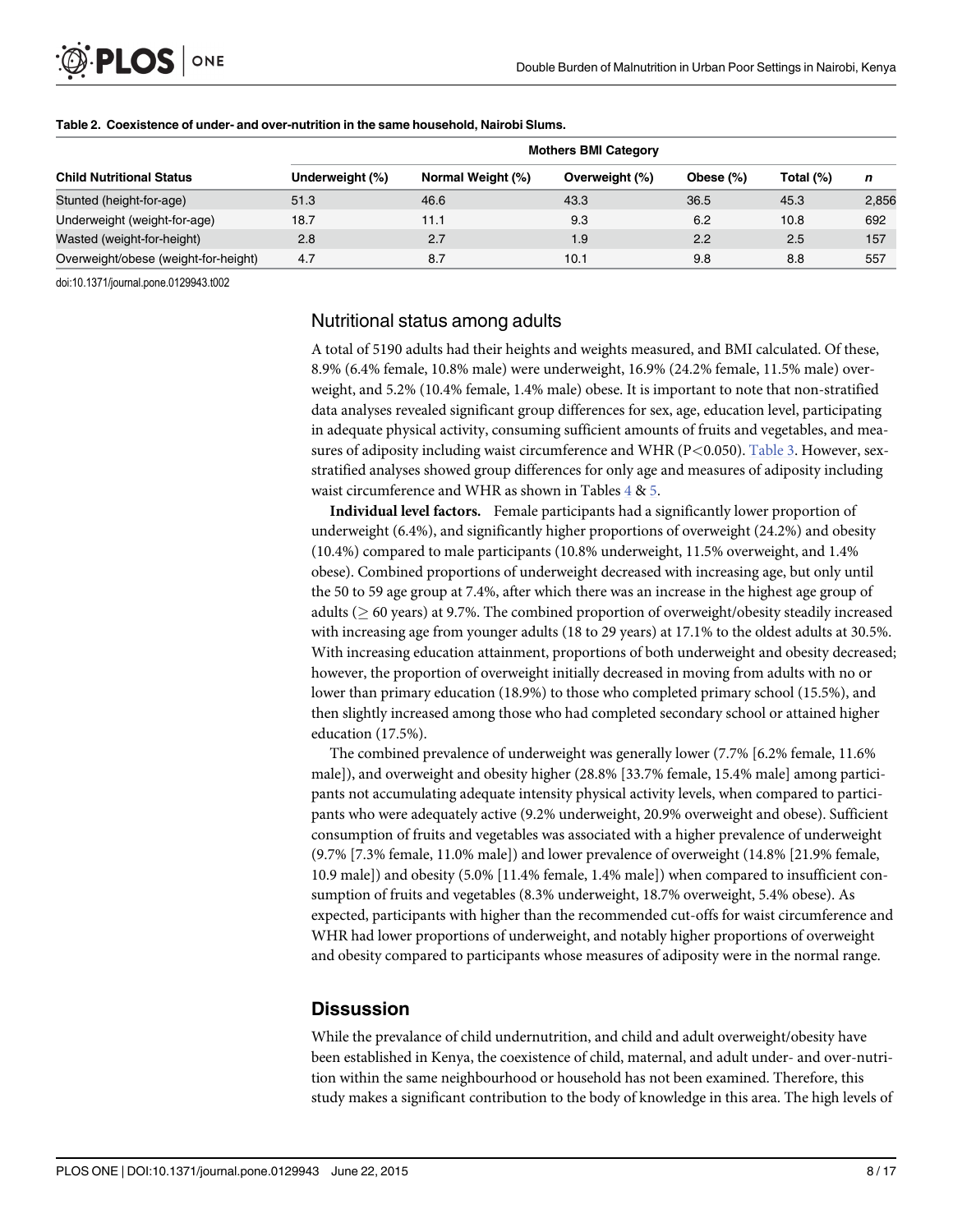#### <span id="page-8-0"></span>[Table 3.](#page-7-0) Body mass index by individual characteristics for all adults 18 years and older, Nairobi Slums.

|                                                   |                                           | Body Mass Index (BMI in kg/m <sup>2</sup> )         |                                          |                                  |         |
|---------------------------------------------------|-------------------------------------------|-----------------------------------------------------|------------------------------------------|----------------------------------|---------|
|                                                   | <b>Underweight</b><br>( < 18.50)<br>n (%) | <b>Healthy Weight</b><br>$(18.50 - 24.99)$<br>n (%) | Overweight<br>$(25.00 - 29.99)$<br>n (%) | <b>Obese</b><br>(≥30.0)<br>n (%) | p-value |
| <b>TOTAL</b> $(n = 5089)$ <sup>+</sup>            | 464 (8.9)                                 | 3478 (67.0)                                         | 876 (16.9)                               | 271(5.2)                         |         |
| <b>Sex</b>                                        |                                           |                                                     |                                          |                                  |         |
| Male                                              |                                           |                                                     |                                          |                                  |         |
| Female                                            | 323 (10.8)                                | 2223 (74.3)                                         | 344 (11.5)                               | 43(1.4)                          |         |
|                                                   | 141(6.4)                                  | 1255 (57.1)                                         | 532 (24.2)                               | 228 (10.4)                       | < 0.001 |
| Age-Group (years)                                 |                                           |                                                     |                                          |                                  |         |
| $18 - 29$                                         | 236(10.1)                                 | 1663 (70.8)                                         | 326 (13.9)                               | 74 (3.2)                         |         |
| $30 - 39$                                         | 123(8.2)                                  | 987 (66.3)                                          | 277 (18.6)                               | 84 (5.6)                         |         |
| $40 - 49$                                         | 59(7.5)                                   | 498 (62.5)                                          | 157 (19.6)                               | 66 (8.2)                         |         |
| $50 - 59$                                         | 27(7.4)                                   | 223 (61.5)                                          | 75 (20.8)                                | 30(8.3)                          |         |
| $\geq 60$                                         | 19(9.7)                                   | 108 (55.8)                                          | 42 (21.6)                                | 17(8.9)                          | < 0.001 |
| <b>Highest Completed Education</b>                |                                           |                                                     |                                          |                                  |         |
| None or lower than primary                        | 123 (10.2)                                | 749 (61.7)                                          | 229 (18.9)                               | 86(7.1)                          |         |
| Primary school                                    | 218(8.7)                                  | 1718 (68.9)                                         | 386 (15.5)                               | 126(5.0)                         |         |
| Secondary school and higher                       | 123(8.3)                                  | 1011(68.1)                                          | 260 (17.5)                               | 59 (4.0)                         | 0.006   |
| <b>Adequate Physical Activity</b>                 |                                           |                                                     |                                          |                                  |         |
| No                                                | 60(7.7)                                   | 478 (60.6)                                          | 149 (19.0)                               | 77(9.8)                          |         |
| Yes                                               | 403 (9.2)                                 | 2999 (68.2)                                         | 726 (16.5)                               | 193(4.4)                         |         |
| <b>Missing</b>                                    | 1(20.2)                                   | 2(69.3)                                             | 0(0)                                     | 0(0)                             | < 0.001 |
| <b>Sufficient Fruit and Vegetable Consumption</b> |                                           |                                                     |                                          |                                  |         |
| No                                                | 231(8.3)                                  | 1832 (65.9)                                         | 519 (18.7)                               | 151(5.4)                         |         |
| Yes                                               | 233(9.7)                                  | 1646 (68.3)                                         | 356 (14.8)                               | 120(5.0)                         | 0.011   |
| <b>Individual Level Measures of Adiposity</b>     |                                           |                                                     |                                          |                                  |         |
| Waist circumference                               |                                           |                                                     |                                          |                                  |         |
| Normal                                            | 446 (12.2)                                | 2872 (78.8)                                         | 297(8.1)                                 | 25(0.7)                          |         |
| $\geq$ 94 cm (men)/ $\geq$ 80 cm (women)          | 18(1.2)                                   | 607 (39.2)                                          | 579 (37.4)                               | 245 (15.9)                       | < 0.001 |
| Waist-to-hip ratio (WHR)                          |                                           |                                                     |                                          |                                  |         |
| Normal                                            | 352 (11.7)                                | 2272 (75.5)                                         | 329 (11.0)                               | 54(1.8)                          |         |
| $>0.95$ (men)/ $>0.80$ (women)                    | 112(5.4)                                  | 1197 (57.9)                                         | 539 (26.0)                               | 217 (10.5)                       |         |
| Missing                                           | 0(0)                                      | 10(8.3)                                             | 8(6.6)                                   | 0(0)                             | < 0.001 |

NOTES: Chi-squared test results presented. Weighted sample sizes reported: all estimates were weighted for sampling probability (using the size of the stratum in the NUHDSS database as denominator) and for response probability (using the total number sampled per stratum as denominator). A composite weight taking both weights into account was applied to all estimates.

† denotes the total number of participants, excluding those with missing BMI data, hence row proportions may not add up to 100%.

doi:10.1371/journal.pone.0129943.t003

undernutrition in this setting, particularly stunting early in life, are concerning due to the risk of reduced human capital even later in life [[10](#page-13-0)]. Further, child under- and over-nutrition are associated with various developmental challenges and morbidities in adulthood [\[9](#page-13-0)[,38\]](#page-15-0). In the wake of heightened public health interest in paediatric metabolic syndrome and metabolic diseases in adulthood in LMICs, the levels of child and adult oveweight/obesity are also worrying [\[39](#page-15-0)].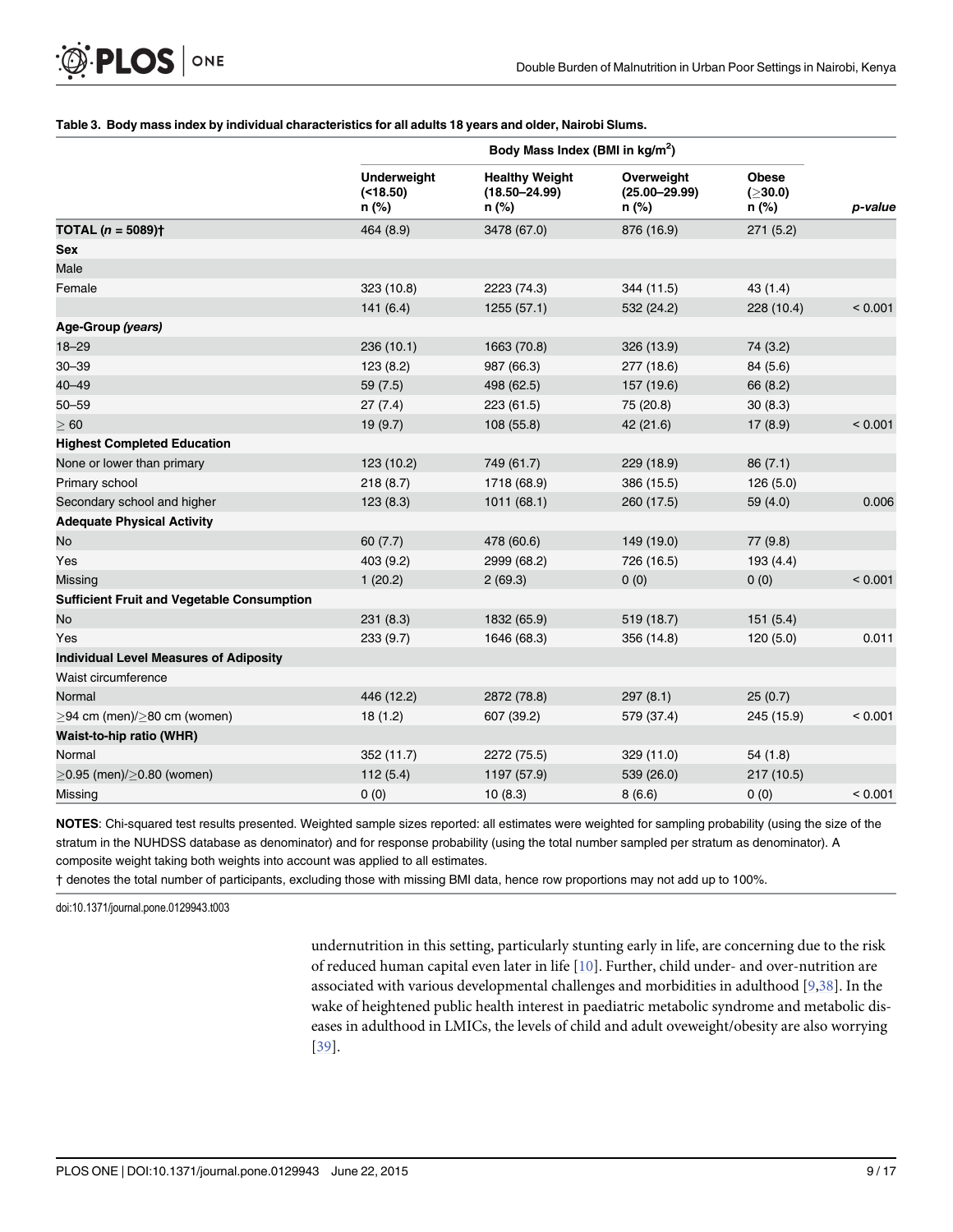#### <span id="page-9-0"></span>[Table 4.](#page-7-0) Body mass index by individual characteristics for female adults 18 years and older, Nairobi Slums.

| ٠.                                         | <b>Underweight</b><br>( < 18.5)<br>n (%) | <b>Healthy weight</b><br>$(18.5 - 24.9)$<br>n (%) | Overweight<br>$(25.0 - 29.9)$<br>n (%) | <b>Obese</b><br>$(>= 30)$<br>n (%) | p-value |
|--------------------------------------------|------------------------------------------|---------------------------------------------------|----------------------------------------|------------------------------------|---------|
| <b>TOTAL</b> $(n = 2794)$ <sup>+</sup>     | 153(6.4)                                 | 1368 (57.1)                                       | 579 (24.2)                             | 248 (10.4)                         |         |
| Age-group (years)                          |                                          |                                                   |                                        |                                    |         |
| $18 - 29$                                  | 94(7.5)                                  | 810 (64.6)                                        | 261 (20.8)                             | 66 (5.3)                           | < 0.001 |
| $30 - 39$                                  | 36(5.7)                                  | 324 (51.2)                                        | 178 (28.1)                             | 83(13.1)                           |         |
| $40 - 49$                                  | 11(3.7)                                  | 138 (45.7)                                        | 86 (28.4)                              | 62(20.6)                           |         |
| $50 - 59$                                  | 5(4.1)                                   | 53 (45.5)                                         | 33(28.1)                               | 22(19.4)                           |         |
| 2265 60                                    | 7(7.6)                                   | 44 (47.3)                                         | 23(24.5)                               | 14 (15.5)                          |         |
| <b>Highest completed education level</b>   |                                          |                                                   |                                        |                                    |         |
| None or less than primary                  | 53(7.4)                                  | 387 (54.2)                                        | 176 (24.6)                             | 86 (12)                            | 0.107   |
| Primary                                    | 65(5.7)                                  | 696 (60.4)                                        | 254 (22)                               | 116(10.1)                          |         |
| Secondary or higher                        | 35(6.6)                                  | 285 (53.9)                                        | 150 (28.4)                             | 46 (8.8)                           |         |
| <b>Adequate physical activity</b>          |                                          |                                                   |                                        |                                    |         |
| No                                         | 39(6.2)                                  | 360 (57)                                          | 132 (20.9)                             | 81 (12.8)                          | 0.121   |
| Yes                                        | 114(6.4)                                 | 1008(57.1)                                        | 448 (25.4)                             | 168(9.5)                           |         |
| Sufficient fruit and vegetable consumption |                                          |                                                   |                                        |                                    |         |
| No                                         | 85(5.8)                                  | 835 (57.2)                                        | 375(25.6)                              | 141(9.7)                           | 0.223   |
| Yes                                        | 68 (7.3)                                 | 533 (56.9)                                        | 205 (21.9)                             | 107(11.4)                          |         |
| <b>Waist Circumference Normal</b>          |                                          |                                                   |                                        |                                    |         |
| $>$ = 94M or 80F                           | 138 (14.3)                               | 765 (79)                                          | 64 (6.6)                               | 1(0.1)                             | < 0.001 |
|                                            | 15(1)                                    | 602 (42.2)                                        | 515(36.1)                              | 247 (17.3)                         |         |
| <b>Waist-hip ratio Normal</b>              | 67(13)                                   | 330 (64.1)                                        | 90(17.4)                               | 28(5.4)                            | < 0.001 |
| $>$ = 0.95M or 0.8F                        | 86 (4.7)                                 | 1030 (56.6)                                       | 481 (26.5)                             | 220(12.1)                          |         |

NOTES: Chi-squared test results presented. Weighted sample sizes reported: all estimates were weighted for sampling probability (using the size of the stratum in the NUHDSS database as denominator) and for response probability (using the total number sampled per stratum as denominator). A composite weight taking both weights into account was applied to all estimates.

† denotes the total number of participants, excluding those with missing BMI data, hence row proportions may not add up to 100%.

doi:10.1371/journal.pone.0129943.t004

#### Maternal and child malnutrition

This study found very high levels of undernutrition particularly stunting among children aged less than five years living in the urban poor settings studied. Similar levels of undernutrition have been reported in other slums in Kenya. A study by Olack and colleagues (2008) found a prevalence of stunting of 47%, underweight of 11.8%, and wasting of 2.6% in Nairobi's Kibera slum [\[40\]](#page-15-0). The finding of high levels of undernutrition in urban poor settings is not extremely surprising given that undernutrition, and particularly stunting, persists in SSA, with the prevalence of stunting among children under five years being highest in the Eastern African countries at nearly 50%  $[12]$  $[12]$  $[12]$ . The level of underweight in our study population was similar to that currently reported at the national level, while the level of wasting was slightly lower. On the other hand, the level of stunting was much higher that the level at the national level[\[15](#page-14-0)]. Although the prevalence of undernutrition may still be higher in rural areas compared to urban areas in LMICs [[2\]](#page-13-0), a study using data from 47 developing countries showed that the levels of stunting are higher in urban than rural areas in a considearble number of countries [[41\]](#page-15-0). Various studies have reported a higher prevalence of child undernutrition and mortality in urban slums compared to rural areas [\[42\]](#page-15-0), [[43](#page-15-0)].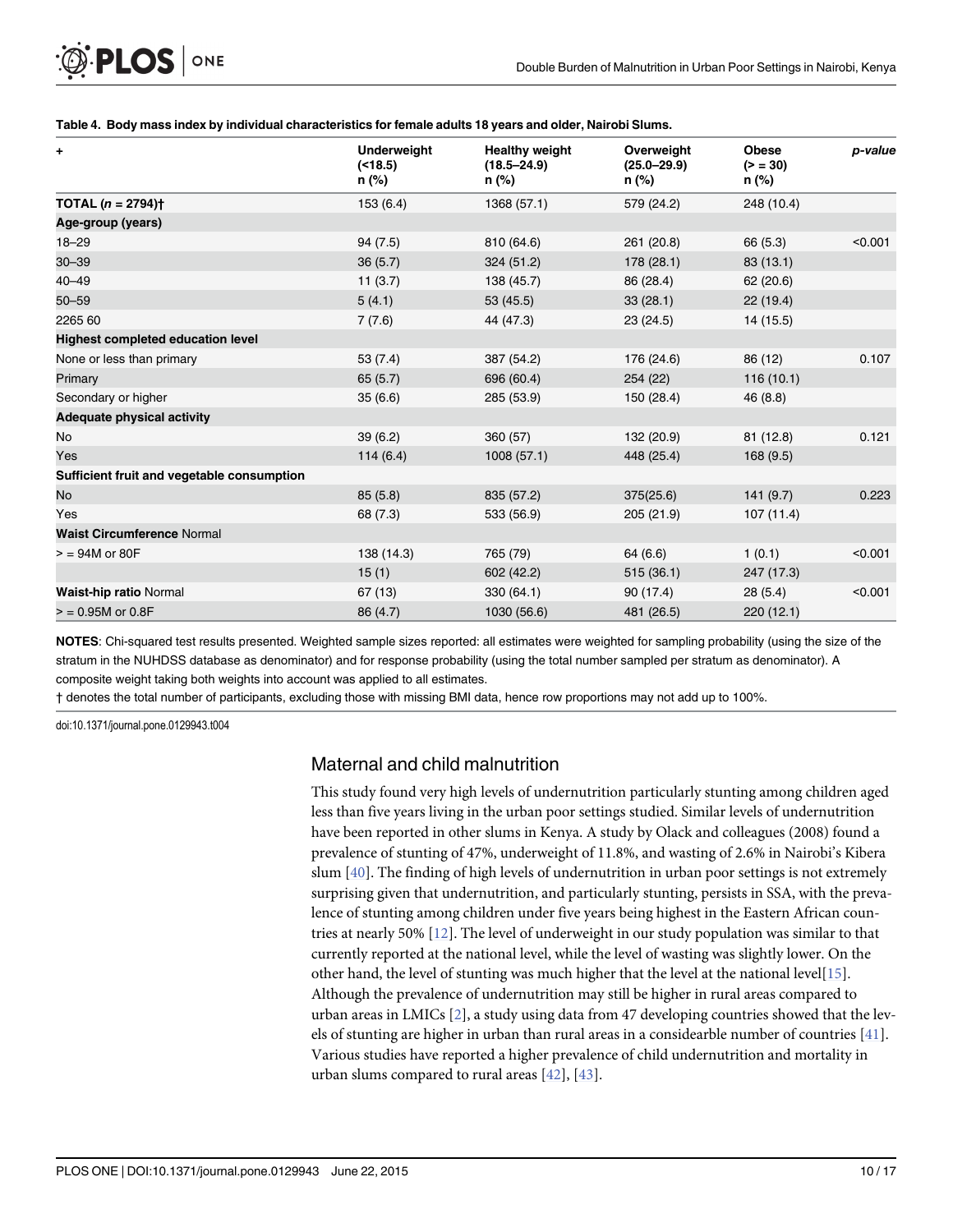#### <span id="page-10-0"></span>[Table 5.](#page-7-0) Body mass index by individual characteristics for male adults 18 years and older, Nairobi Slums.

|                                            |                                          | Body Mass Index (BMI in kg/m <sup>2</sup> )        |                                         |                                    |         |
|--------------------------------------------|------------------------------------------|----------------------------------------------------|-----------------------------------------|------------------------------------|---------|
|                                            | <b>Underweight</b><br>( < 18.5)<br>n (%) | <b>Healthy weight</b><br>$(18.5 - 24.99)$<br>n (%) | Overweight<br>$(25.0 - 29.99)$<br>n (%) | <b>Obese</b><br>$(>= 30)$<br>n (%) | p-value |
| TOTAL $(n = 2794)$ <sup>+</sup>            | 302 (10.8)                               | 2077 (74.3)                                        | 321 (11.5)                              | 40(1.4)                            |         |
| Age-group (years)                          |                                          |                                                    |                                         |                                    |         |
| $18 - 29$                                  | 140 (12.5)                               | 859 (76.8)                                         | 80(7.2)                                 | 13(1.1)                            | < 0.001 |
| $30 - 39$                                  | 84 (9.9)                                 | 644 (76)                                           | 106 (12.5)                              | 7(0.9)                             |         |
| $40 - 49$                                  | 46 (9.4)                                 | 347 (71.4)                                         | 73 (15)                                 | 8(1.6)                             |         |
| $50 - 59$                                  | 21(8.8)                                  | 163(68.1)                                          | 43 (17.7)                               | 9(3.6)                             |         |
| $\geq 60$                                  | 12(11.3)                                 | 63 (62.4)                                          | 20(19.3)                                | 4(3.7)                             |         |
| Highest completed education level          |                                          |                                                    |                                         |                                    |         |
| None/ or less than primary                 | 70 (13.4)                                | 368 (70.6)                                         | 64 (12.2)                               | 7(1.4)                             | 0.407   |
| Primary                                    | 148(11)                                  | 1008 (75.3)                                        | 143 (10.7)                              | 18(1.3)                            |         |
| Secondary or higher                        | 85(9.1)                                  | 701 (75.1)                                         | 114 (12.2)                              | 15(1.6)                            |         |
| Adequate physical activity                 |                                          | 138 (70.6)                                         |                                         |                                    |         |
| No                                         | 23(11.6)                                 | 1937 (74.6)                                        | 27(13.7)                                | 3(1.7)                             | 0.782   |
| Yes                                        | 279 (10.7)                               |                                                    | 295 (11.3)                              | 37(1.4)                            |         |
| Sufficient fruit and vegetable consumption |                                          |                                                    |                                         |                                    |         |
| No                                         | 143 (10.6)                               | 996 (74)                                           | 164 (12.2)                              | 20(1.5)                            | 0.779   |
| Yes                                        | 159(11)                                  | 1081 (74.6)                                        | 157 (10.9)                              | 20(1.4)                            |         |
| <b>Waist Circumference</b>                 |                                          |                                                    |                                         |                                    |         |
| normal                                     | 298 (11.6)                               | 2027 (78.8)                                        | 222(8.6)                                | 23(0.9)                            | < 0.001 |
| $>$ = 94M or 80F                           | 4(1.9)                                   | 50 (22.5)                                          | 99 (44.6)                               | 18(7.9)                            |         |
| Waist-hip ratio                            |                                          |                                                    |                                         |                                    |         |
| normal                                     | 271 (11.5)                               | 1839 (77.7)                                        | 231(9.7)                                | 26(1.1)                            | < 0.001 |
| $= 0.95M$ or 0.8F                          | 31(8.3)                                  | 235(63)                                            | 91(24.2)                                | 14(3.7)                            |         |

NOTES: Chi-squared test results are presented. Weighted sample sizes reported: all estimates were weighted for sampling probability (using the size of the stratum in the NUHDSS database as denominator) and for response probability (using the total number sampled per stratum as denominator). A composite weight taking both weights into account was applied to all estimates.

† denotes the total number of participants, excluding those with missing BMI data, hence row proportions may not add up to 100%.

doi:10.1371/journal.pone.0129943.t005

Despite the high levels of child undernutrition, this study also found a substantial prevalence of childhood obesity among children aged less than five years. This prevalence is higher than the national average (5%), and the average for urban areas (5%). Evidence on obesity among children under five years in low income countries is scarce; however, the prevalence childhood obesity is increasing in LMICs [[44](#page-15-0)]. According to the most recent Lancet series on maternal and child malnutrition, the prevalence of child overweight/obesity in Africa was estimated at 7%, rising from 4% in 1990. According to the recently published global nutrition report, most countries including LMICs are off track to meet the World Health Assembly on child obesity, although Kenya appears to be fairing well [[11](#page-13-0)].

The findings of this study also revealed a prevalence of underweight and overweight/obesity among the mothers of the children in the study, which is noteworthy, given the importance of maternal nutrition on fetal growth and the later health of the baby [[4](#page-13-0)]. Maternal undernutrition during pregnancy is associated with intra-uterine growth retardation and stunted growth of the child postnatally, while maternal obesity during pregnancy may result in an obese child [\[45](#page-15-0)]. Maternal underweight and obesity has also been associated with developmental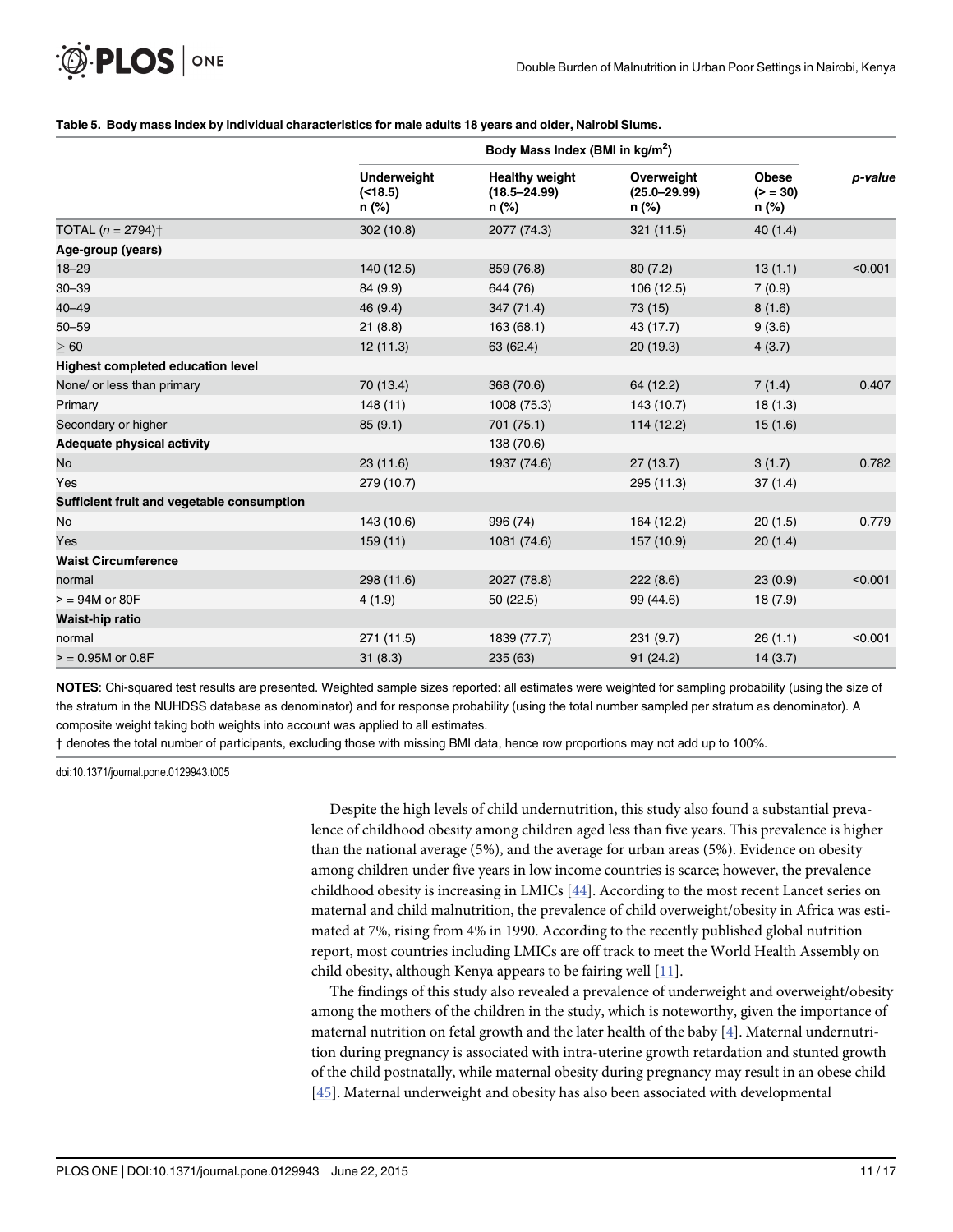<span id="page-11-0"></span>challenges in the child, owing to the energy imbalance that potentially affects the child's metabolism and physiology later in life [[38](#page-15-0)].

The co-existence of overweight/obese mothers with underniurished children in the same household is an important phenomenon. The dual burden household, particulrly the stunted child/overweight mothers (SCOWT) is a commonly described phenomenon in LMICs [\[46](#page-15-0)–  $48$ ], and has also been reoported in Kenya at the national level [[14](#page-14-0)]. While previously this phenomenon was found more common in higher income households, current evidence indicates that it is getting even more common in lower income households [[46](#page-15-0)]. It has been argued that this co-existence is associated with the nutrition transition, whereby positive energy balance from higher energy dense foods and less physical activity leads to obesity in mothers/adults, while the energy-dense foods are not nutrient dense, hence do not provide adequate nutrition for the children, leading to undernutrition  $[47]$  $[47]$  $[47]$ . This may be the case in urban poor settings in Kenya with substantial reliance on high-energy dense streetfoods [\[24](#page-14-0)].

Factors that were found to be associated with child undernutrition included sex of the child, age of the child, mothers age at birth, mother's education level, mother's BMI and mothers's work status. Other studies in LMICs have also found an association between undernutrition and these factors [\[49](#page-15-0)–[53\]](#page-15-0), and particularly the effect of mothers's education on stunting [[51](#page-15-0)]. Of interest in this study setting is the mother's age and mother's work status. Early sexual debut and resultant adolescent child-bearing, many of which are unitended pregnancies and closely linked to single motherhood, are an important concern [\[54\]](#page-15-0). Adolescent child-bearing has been closely linked to poor child feeding and other child care practices due to poor knowledge on child care, poor social economic status and competing priorities, which in turn are are associated with poor child nutritional status [\[27\]](#page-14-0), [[55\]](#page-15-0). Further, adolescent mothers are also more likely to give birth to low birthweight babies, at risk of undernutrition postnatally [[56](#page-15-0)]. With regard to mother's work status, approximately 30% of the mothers reported being engaged in work in the last one month; however, a majority of these either work as casual labourers or in their own (small/informal) businesses [[24](#page-14-0)]. An informal working environment, with no maternity leave benefits, often means that women are forced to resume work shortly after birth to support their families, also affecting breastfeeding and other child care practices that are important to the wellbeing of the child  $[26,27,57]$  $[26,27,57]$  $[26,27,57]$ . However, this study showed no association of exclusive breastfeeding for six months and child nutritional status, possibly due to the negligible prevalence of exclusive breastfeeding in the study population. This finding has been found elsewhere [\[58\]](#page-16-0).

Factors associated with child overweight/obesity included sex of the child, age of the child, mothers' BMI and work status of the mother as reported in other studies [\[59](#page-16-0)–[61](#page-16-0)]. Maternal overweight/obesity is associated with child overweight/obesity, with high familial risk reported in various studies [[45](#page-15-0)], [[60](#page-16-0)]. However, in a context of high vulnerability to food insecurity and high exposure to street foods [[24](#page-14-0)], mothers and their children are likely to consume high energy dense foods, suscepting them to obesity. Further, given the high level of poverty and food insecurity in the study setting [[24](#page-14-0)], mother accessing lower quantity of food may lead to child wasting, while mothers accessing lower quality of food (e.g. limited dietary diversity, vegetable and fruit intake, and higher intake of energy dense street food) may increase the risk of obesity among children. Given the variability in existing evidence, this is an area needing further research.

#### Adult nutritional status

This study found notable levels of adult overweight/obesity particularly among women, and a prevalence of adult underweight. Previous studies done in Kenya's urban slums have also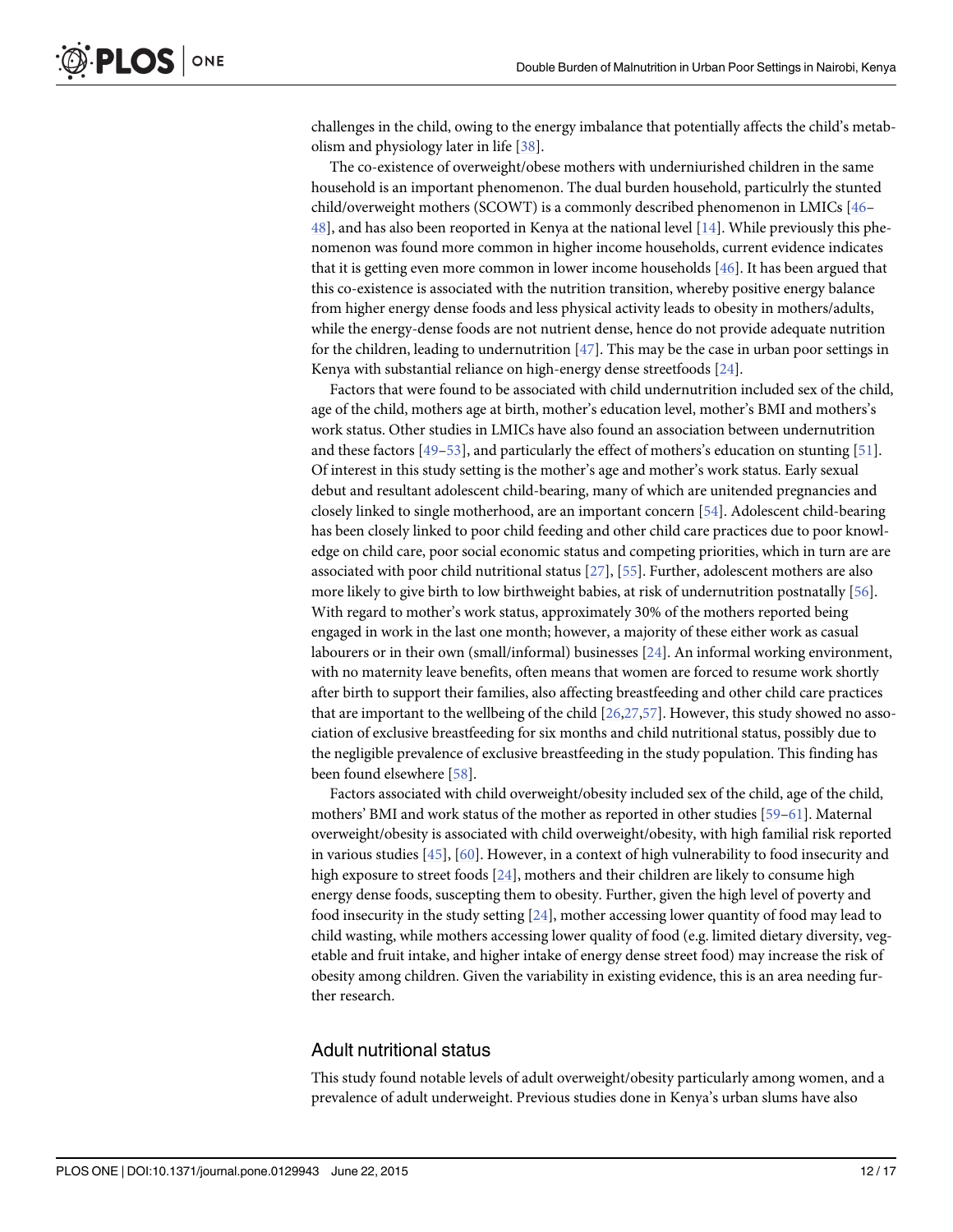<span id="page-12-0"></span>found high proportions of adult overweight/obesity, and notable levels of cardiometabolic diseases including diabetes and hypertention  $[62–64]$  $[62–64]$  $[62–64]$  $[62–64]$ ,  $[65]$  $[65]$  $[65]$ . The proportions of underweight and overweight/obesity among women in the adult cohort were similar to those obtained for mothers of the children, mainly due to having been conducted in the same setting and within a relatively short time gap.

Undernutrition in adult women aged 18 years and older included this study (6.4%) was lower than national proprotions among women of reproductive age (15–49 years) (12%), but similar to prevalence reported in urban areas  $(7%)$  [\[17\]](#page-14-0). Overweight/obesity among adult women in our study (34.6%) was higher than that documented nationally among women of reproductive age (25%), but marginally lower than that documented among women in urban areas (40%) [\[17\]](#page-14-0). Demographic Health Survey (DHS) data from seven African countries (Burkina Faso, Ghana, Kenya, Malawi, Niger, Tanzania and Senegal) revealed a rapid increase in the prevalence of overweight/obesity among adult women in urban areas between 1992 and 2006, with the highest increasing occuring in the poorest women [[3\]](#page-13-0). The prevalence of overweight/obesity using the latest DHS data for each country (conducted between 2003 and 2006) was 31% in urban areas and 11% in rural areas, and among the seven countries studied, Kenya had the highest prevalence of overweight/obesity among women in urban areas (nearly 40%) [\[3](#page-13-0)]. The prevalence of underweight in men was higher at 10.8%, and overweight/obesity much lower (1.4%) compared to women as has been the case throughout Africa [[2](#page-13-0)]. It is important to note that a high prevalence of smoking has also been documented among men in the study set-ting at 20% [\[63\]](#page-16-0), which may contribute to their underweight given its role in energy balance [\[66](#page-16-0)].

In sex-stratified analsyes, education, participating in adequate physical activity, and consuming sufficient amounts of fruits and vegetables were not associated with adult BMI category. However, measures of adiposity including waist circumference and WHR were associated with BMI caterory, indicative of their potential in confirming BMI related results or serving as proxy for BMI in such analyses.

#### Conclusions and Implications

This study confirms a coexistence of child, maternal and adult under- and over-nutrition, including early-life undernutrition with over-nutrition in adulthood in the same neighbourhood, and child undernutrition and maternal overnutrition in the same household. The double burden of malnutrition in the urban slums may be occasioned by prevailing adverse conditions in these settings including poor livelihoods and low socio-economic status, high levels of food insecurity and reliance on high energy dense street foods, poor access to water and environmental sanitation and health care services, high prevalence of infections (especially from diarrhoea, respiratory diseases), high prevalence of HIV, high maternal mortality ratio, adolescent child bearing, and poor child feeding practices in these settings  $[23-26,54,67,68]$  $[23-26,54,67,68]$  $[23-26,54,67,68]$  $[23-26,54,67,68]$  $[23-26,54,67,68]$  $[23-26,54,67,68]$  $[23-26,54,67,68]$  $[23-26,54,67,68]$  $[23-26,54,67,68]$ . The persistence of undernutrition coupled with a rising prevlance of overweight/obesity in the urban poor settings in Kenya and nationally, may also reflect poor prioritisation and commitment to nutrition by the government, hence low budgetary allocation. For example, the government allocated only 0.5% of its limited health budget to nutrition in the 2010/2011 financial year [\[13](#page-13-0)].

Given the rapid population growth already experienced and expected in urban areas, particularly in urban poor settings, the findings of this study call for immediate concerted effort to avert the problem of the double of malnutrition. Evidence-based interventions have been suggested to tackle maternal and child malnutrition, adult obesity, and related health conse-quences [[6](#page-13-0),[36,37,](#page-15-0)[69\]](#page-16-0); however, solutions to a double burden of malnutrition will need a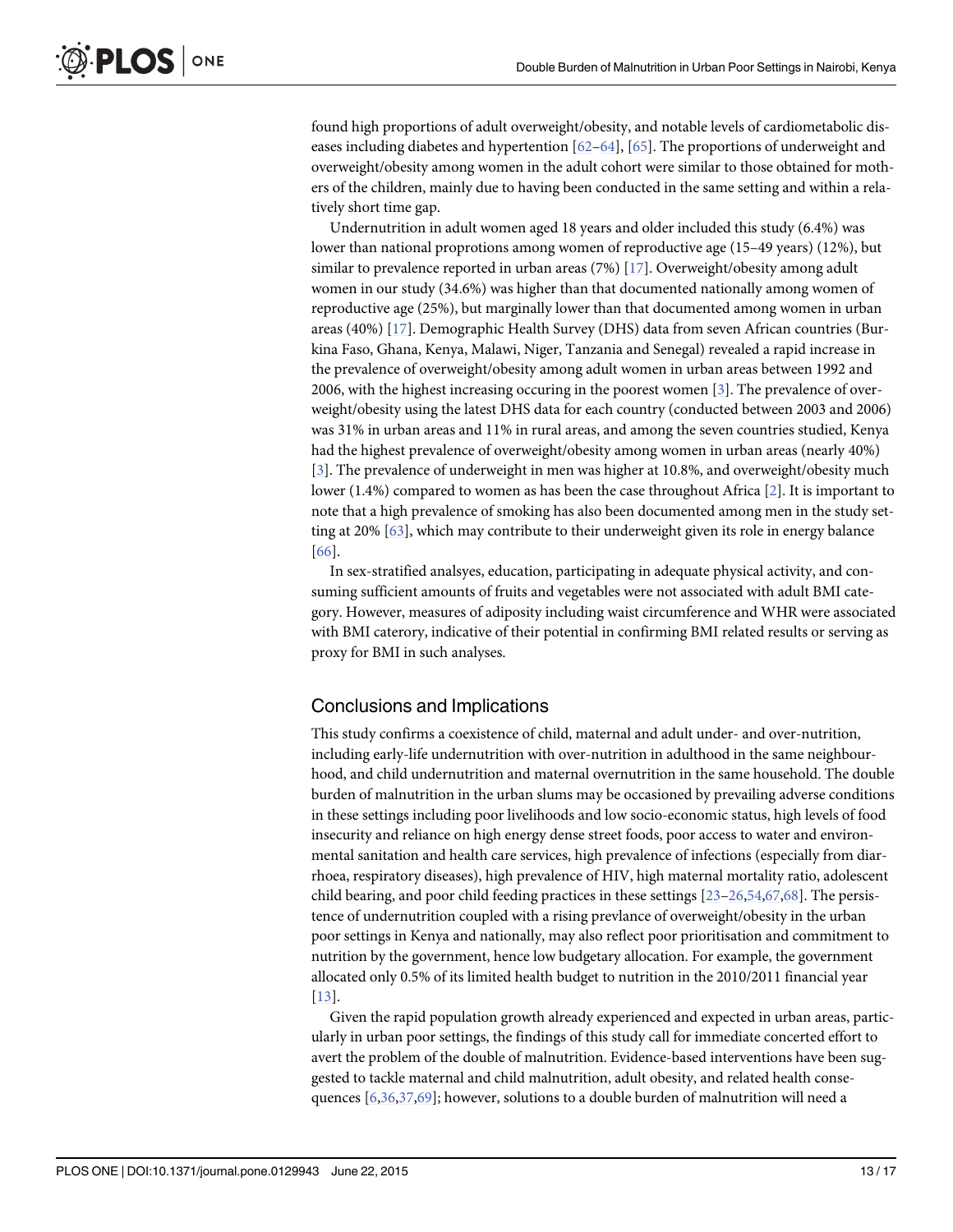<span id="page-13-0"></span>multisectoral action, involving both nutrition specific and nutrition sensitive interventions that are context specific. Additionally, further research may be necessary to understand the real contirbutors to this double burden of malnutrition in the slum settings, and to design and evaluate appropriate interventions to avert the problem. Further, assessment of the feasibility and applicability of the already recommended evidence-based interventions and other innovative interventions in this study setting are recommended.

#### Acknowledgments

We greatly acknowledge contributions of Dr. Alex Ezeh (APHRC), Dr. Eliya Zulu (AFIDEP, formerly of APHRC), Dr. Jean-Christophe Fotso (Concern Worldwide, formerly of APHRC) and Prof. Nyovani Madise, formerly of APHRC) to the conceptualization of the studies that contributed the data for this study. We are also highly indebted to the study participants and data collection and management teams.

#### Author Contributions

Conceived and designed the experiments: EWK-M SKM SO MKM SV CK. Analyzed the data: SO MKM. Wrote the paper: EWK-M SKM SO MKM SV CK.

#### References

- [1.](#page-1-0) Popkin BM, Adair LS, Ng SW (2012) Global nutrition transition and the pandemic of obesity in developing countries. Nutr Rev 70: 3–21. doi: [10.1111/j.1753-4887.2011.00456.x](http://dx.doi.org/10.1111/j.1753-4887.2011.00456.x) PMID: [22221213](http://www.ncbi.nlm.nih.gov/pubmed/22221213)
- [2.](#page-1-0) Norris SA, Wrottesley S, Mohamed RS, Micklesfield LK (2014) Africa in transition: growth trends in children and implications for nutrition. Ann Nutr Metab 64 Suppl 2: 8–13.
- [3.](#page-1-0) Ziraba AK, Fotso JC, Ochako R (2009) Overweight and obesity in urban Africa: A problem of the rich or the poor? BMC Public Health 9: 465. doi: [10.1186/1471-2458-9-465](http://dx.doi.org/10.1186/1471-2458-9-465) PMID: [20003478](http://www.ncbi.nlm.nih.gov/pubmed/20003478)
- [4.](#page-1-0) Black RE, Victora CG, Walker SP, Bhutta ZA, Christian P, de Onis M, et al. (2013) Maternal and child undernutrition and overweight in low-income and middle-income countries. Lancet 382: 427–451. doi: [10.1016/S0140-6736\(13\)60937-X](http://dx.doi.org/10.1016/S0140-6736(13)60937-X) PMID: [23746772](http://www.ncbi.nlm.nih.gov/pubmed/23746772)
- [5.](#page-1-0) Monteiro CA, Conde WL, Popkin BM (2004) The burden of disease from undernutrition and overnutrition in countries undergoing rapid nutrition transition: a view from Brazil. Am J Public Health 94: 433– 434. PMID: [14998807](http://www.ncbi.nlm.nih.gov/pubmed/14998807)
- [6.](#page-1-0) World Health Organization (2010) Childhood overweight and obesity. WHO. Available: [http://www.who.](http://www.who.int/dietphysicalactivity/childhood/en/) [int/dietphysicalactivity/childhood/en/](http://www.who.int/dietphysicalactivity/childhood/en/).
- [7.](#page-1-0) Muthuri SK, Francis CE, Wachira LJ, Leblanc AG, Sampson M, Onywera VO, et al. (2014) Evidence of an overweight/obesity transition among school-aged children and youth in Sub-Saharan Africa: a systematic review. PLoS One 9: e92846. doi: [10.1371/journal.pone.0092846](http://dx.doi.org/10.1371/journal.pone.0092846) PMID: [24676350](http://www.ncbi.nlm.nih.gov/pubmed/24676350)
- [8.](#page-1-0) World Health Organization (2009) Global health risks: mortality and burden of disease attributable to selected major risks. Geneva, Switzerland: WHO. Available: [http://www.who.int/healthinfo/global\\_](http://www.who.int/healthinfo/global_burden_disease/GlobalHealthRisks_report_full.pdf) [burden\\_disease/GlobalHealthRisks\\_report\\_full.pdf](http://www.who.int/healthinfo/global_burden_disease/GlobalHealthRisks_report_full.pdf).
- [9.](#page-1-0) Reilly JJ, Kelly J (2011) Long-term impact of overweight and obesity in childhood and adolescence on morbidity and premature mortality in adulthood: systematic review. Int J Obes (Lond) 35: 891–898. doi: [10.1038/ijo.2010.222](http://dx.doi.org/10.1038/ijo.2010.222) PMID: [20975725](http://www.ncbi.nlm.nih.gov/pubmed/20975725)
- [10.](#page-1-0) Victora CG, Adair L, Fall C, Hallal PC, Martorell R, Richter L, et al. (2008) Maternal and child undernutrition: consequences for adult health and human capital. Lancet 371: 340–357. doi: [10.1016/S0140-](http://dx.doi.org/10.1016/S0140-6736(07)61692-4) [6736\(07\)61692-4](http://dx.doi.org/10.1016/S0140-6736(07)61692-4) PMID: [18206223](http://www.ncbi.nlm.nih.gov/pubmed/18206223)
- [11.](#page-2-0) International Food Policy Research Institute (2014) Global Nutrition Report 2014: Actions and Accountability to Accelerate the World's Progress on Nutrition. Washington, DC. Available: [http://www.ifpri.org/](http://www.ifpri.org/sites/default/files/publications/gnr14.pdf) [sites/default/files/publications/gnr14.pdf.](http://www.ifpri.org/sites/default/files/publications/gnr14.pdf)
- [12.](#page-2-0) United Nations Standing Committee on Nutrition (SCN) (2010) Sixth report on the world nutrition situation: Progress in nutrition. Geneva: United Nations. Geneva: United Nations. Available: [www.unscn.](http://www.unscn.org/files/Publications/RWNS6/report/SCN_report.pdf) [org/files/Publications/RWNS6/report/SCN\\_report.pdf.](http://www.unscn.org/files/Publications/RWNS6/report/SCN_report.pdf)
- [13.](#page-2-0) UNICEF (2011) Nutrition strategies and programmes in Kenya. UNICEF. Available: [http://www.unicef.](http://www.unicef.org/nutritioncluster/files/Kenya_nutrition_strategy_leaflet_2011.pdf) [org/nutritioncluster/files/Kenya\\_nutrition\\_strategy\\_leaflet\\_2011.pdf](http://www.unicef.org/nutritioncluster/files/Kenya_nutrition_strategy_leaflet_2011.pdf).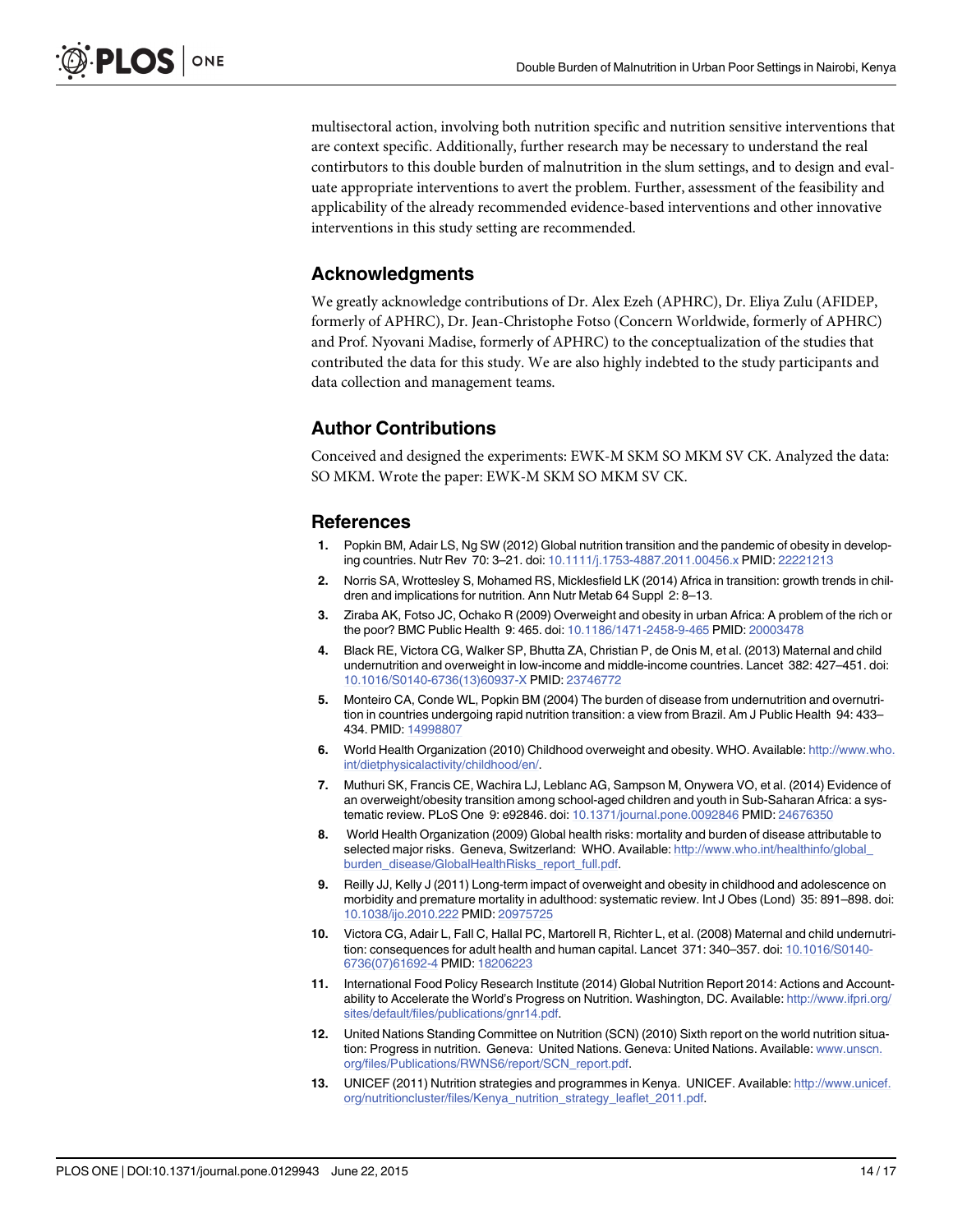- <span id="page-14-0"></span>[14.](#page-2-0) Masibo PK, Makoka D (2012) Trends and determinants of undernutrition among young Kenyan children: Kenya Demographic and Health Survey; 1993, 1998, 2003 and 2008–2009. Public Health Nutr 15: 1715–1727. doi: [10.1017/S1368980012002856](http://dx.doi.org/10.1017/S1368980012002856) PMID: [22694984](http://www.ncbi.nlm.nih.gov/pubmed/22694984)
- [15.](#page-2-0) Kenya National Bureau of Statistics, Ministry of Health, National AIDS Control Council, Kenya Medical Research Institute, National Council for Population and Development (2015) Kenya Demographic and Health Survey: Key Indicators Report 2014. Nairobi. Available: [http://dhsprogram.com/pubs/pdf/PR55/](http://dhsprogram.com/pubs/pdf/PR55/PR55.pdf) [PR55.pdf.](http://dhsprogram.com/pubs/pdf/PR55/PR55.pdf)
- [16.](#page-2-0) Food and Agriculture Organisation (FAO) of the United Nations (2006) The double burden of malnutrition Case studies from six developing countries. FAO food and nutrition paper 84. Rome: FAO Available: [ftp://ftp.fao.org/docrep/fao/009/a0442e/a0442e00.pdf](http://ftp://ftp.fao.org/docrep/fao/009/a0442e/a0442e00.pdf).
- [17.](#page-2-0) Kenya National Bureau of Statistics (KNBS), ICF Macro (2009) Kenya Demographic and Health Survey 2008–09: Calverton, Maryland: KNBS and ICF Macro. Available: [http://dhsprogram.com/pubs/pdf/](http://dhsprogram.com/pubs/pdf/fr229/fr229.pdf) [fr229/fr229.pdf](http://dhsprogram.com/pubs/pdf/fr229/fr229.pdf).
- [18.](#page-2-0) Beaglehole R, Bonita R, Ezzati M, Alleyne G, Dain K, Kishore SP, et al. (2014) NCD Countdown 2025: accountability for the  $25 \times 25$  NCD mortality reduction target. The Lancet 384: 105–107.
- [19.](#page-2-0) Requejo JH, Bryce J, Barros AJD, Berman P, Bhutta Z, Chopra Mickey, et al. Countdown to 2015 and beyond: fulfilling the health agenda for women and children. The Lancet 385: 466–476. doi: [10.1016/](http://dx.doi.org/10.1016/S0140-6736(14)60925-9) [S0140-6736\(14\)60925-9](http://dx.doi.org/10.1016/S0140-6736(14)60925-9) PMID: [24990815](http://www.ncbi.nlm.nih.gov/pubmed/24990815)
- [20.](#page-2-0) United Nations (2012) World Urbanization Prospects: The 2011 Revision. New York: United Nations, Department of Economic and Social Affairs, Population Division. Available: [http://esa.un.org/wpp/ppt/](http://esa.un.org/wpp/ppt/CSIS/WUP_2011_CSIS_4.pdf) [CSIS/WUP\\_2011\\_CSIS\\_4.pdf](http://esa.un.org/wpp/ppt/CSIS/WUP_2011_CSIS_4.pdf).
- [21.](#page-2-0) World Bank (2012/2013) African Development Indicators Washington DC: The World Bank. Available: <http://www.worldbank.org/en/region/afr/publication/africa-development-indicators-2012-13>.
- [22.](#page-2-0) UNHABITAT (2008) State of the World's Cities 2010/2011: Bridging the Urban Divide. London: UNHA-BITAT. Available: <http://mirror.unhabitat.org/pmss/listItemDetails.aspx?publicationID=2917>.
- [23.](#page-3-0) African Population and Health Research Center (APHRC) (2014) Population and Health Dynamics in Nairobi's Informal Settlements: Report of the Nairobi Cross-sectional Slums Survey (NCSS) 2012 Nairobi: APHRC. Available: <http://aphrc.org/wp-content/uploads/2014/08/NCSS2-FINAL-Report.pdf>.
- [24.](#page-11-0) Kimani-Murage EW, Schofield L, Wekesah F, Mohamed S, Mberu B, Ettarh R, et al. (2014) Vulnerability to Food Insecurity in Urban Slums: Experiences from Nairobi, Kenya. J Urban Health 91: 1098–1113. doi: [10.1007/s11524-014-9894-3](http://dx.doi.org/10.1007/s11524-014-9894-3) PMID: [25172616](http://www.ncbi.nlm.nih.gov/pubmed/25172616)
- 25. Mberu BU, Ciera JM, Elungata P, Ezeh AC (2014) Patterns and Determinants of Poverty Transitions among Poor Urban Households in Nairobi. Afr Dev Rev 26: 172–185.
- [26.](#page-3-0) Kimani-Murage E, Madise N, Fotso J-C, Kyobutungi C, Mutua K, Gitau T, et al. (2011) Patterns and determinants of breastfeeding and complementary feeding practices in urban informal settlements, Nairobi Kenya. BMC Public Health 91: 1098–1113.
- [27.](#page-3-0) Kimani-Murage E, Wekesah F, Kyobutungi C, Wanjohi M, Muriuki P, Musoke RN, et al. (2014) Factors affecting actualization of the WHO breastfeeding recommendations in urban poor settings in Nairobi Kenya. Matern Child Nutr. doi: [10.1111/mcn.12161](http://dx.doi.org/10.1111/mcn.12161)
- [28.](#page-3-0) Muthuri SK, Wachira LJ, Onywera VO, Tremblay MS (2014) Correlates of objectively measured overweight/obesity and physical activity in Kenyan school children: results from ISCOLE-Kenya. BMC Public Health 14: 436. doi: [10.1186/1471-2458-14-436](http://dx.doi.org/10.1186/1471-2458-14-436) PMID: [24885924](http://www.ncbi.nlm.nih.gov/pubmed/24885924)
- [29.](#page-3-0) Kamau JW WM, Njororai WWS, Wamukoya EK (2011) Prevalence of overweight and obesity among primary school children in Nairobi province, Kenya. Afr. J. Phys. Health Educ. 17.
- [30.](#page-3-0) Emina J, Beguy D, Zulu EM, Ezeh AC, Muindi K, Elung'ata P, et al. (2011) Monitoring of health and demographic outcomes in poor urban settlements: evidence from the Nairobi Urban Health and Demographic Surveillance System. J Urban Health 88 Suppl 2: S200–218. doi: [10.1007/s11524-011-9594-1](http://dx.doi.org/10.1007/s11524-011-9594-1) PMID: [21713553](http://www.ncbi.nlm.nih.gov/pubmed/21713553)
- [31.](#page-3-0) Fotso JC, Madise N, Baschieri A, Cleland J, Zulu E, Mutua MK, et al. (2012) Child growth in urban deprived settings: does household poverty status matter? At which stage of child development? Health Place 18: 375–384. doi: [10.1016/j.healthplace.2011.12.003](http://dx.doi.org/10.1016/j.healthplace.2011.12.003) PMID: [22221652](http://www.ncbi.nlm.nih.gov/pubmed/22221652)
- [32.](#page-3-0) Mutua MK, Kimani-Murage E, Ettarh RR (2011) Childhood vaccination in informal urban settlements in Nairobi, Kenya: who gets vaccinated? BMC Public Health 11: 6. doi: [10.1186/1471-2458-11-6](http://dx.doi.org/10.1186/1471-2458-11-6) PMID: [21205306](http://www.ncbi.nlm.nih.gov/pubmed/21205306)
- [33.](#page-4-0) World Health Organisation (2006) WHO Anthro 2005, Beta version Feb 17th, 2006: Software for assessing growth and development of the world's children. Geneva. Available: [http://www.who.int/](http://www.who.int/childgrowth/software/en/) [childgrowth/software/en/](http://www.who.int/childgrowth/software/en/).
- [34.](#page-4-0) World Health Organisation (2000) Obesity: preventing and managing the global epidemic. Report of a WHO consultation. World Health Organ Tech Rep Ser 894: i-xii, 1-253. Available: [http://www.ncbi.](http://www.ncbi.nlm.nih.gov/entrez/query.fcgi?cmd=Retrieve&db=PubMed&dopt=Citation&list_uids=11234459)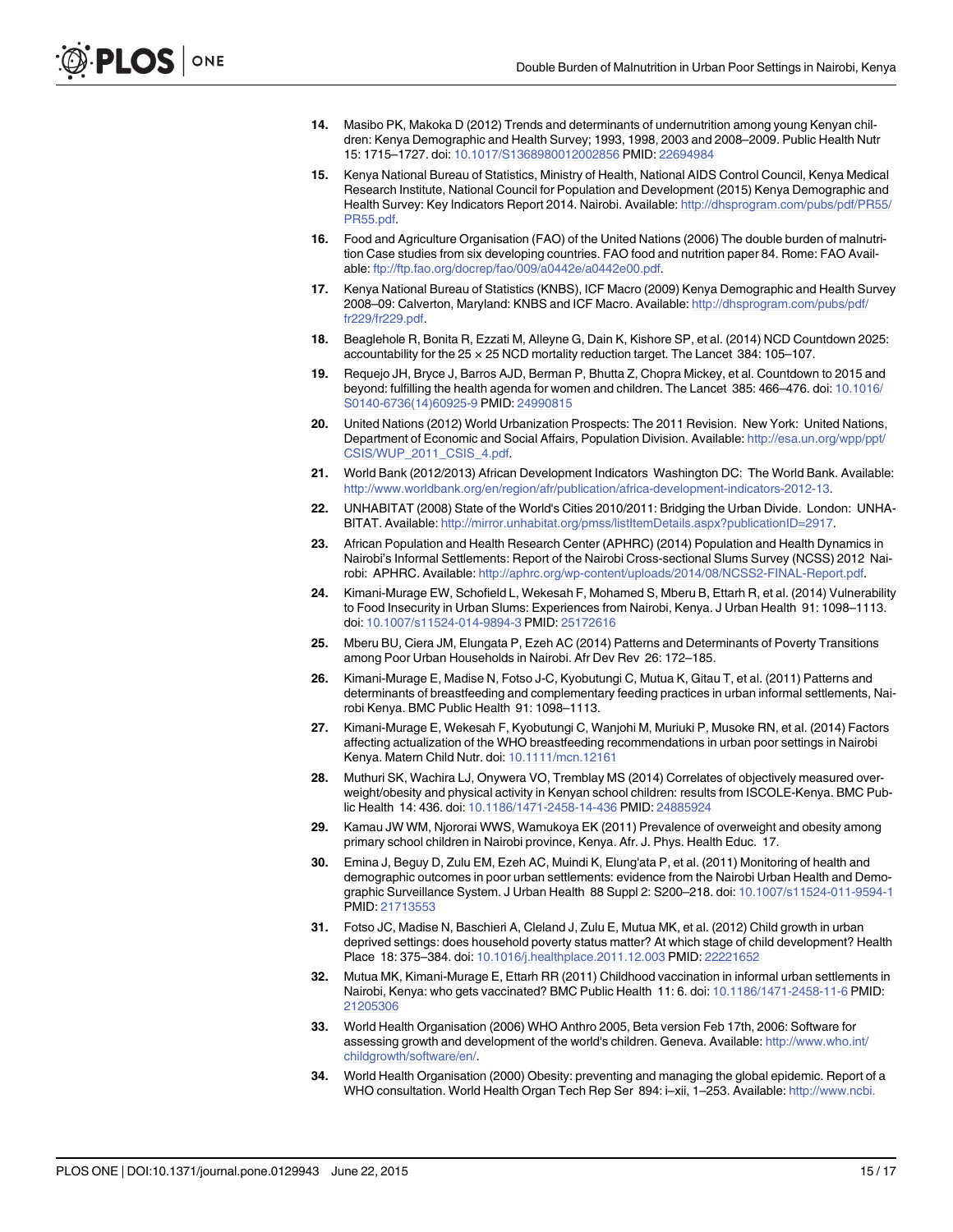[nlm.nih.gov/entrez/query.fcgi?cmd=Retrieve&db=PubMed&dopt=Citation&list\\_uids=11234459](http://www.ncbi.nlm.nih.gov/entrez/query.fcgi?cmd=Retrieve&db=PubMed&dopt=Citation&list_uids=11234459). PMID: [11234459](http://www.ncbi.nlm.nih.gov/pubmed/11234459)

- <span id="page-15-0"></span>[35.](#page-4-0) World Health Organization (2011) Waist circumference and waist–hip ratio: report of a WHO expert consultation, Geneva, 8–11 December 2008. Available: [http://whqlibdoc.who.int/publications/2011/](http://whqlibdoc.who.int/publications/2011/9789241501491_eng.pdf) [9789241501491\\_eng.pdf.](http://whqlibdoc.who.int/publications/2011/9789241501491_eng.pdf)
- [36.](#page-4-0) World Health Organization (2010) Global Recommendations on Physical Activity for Health. Geneva: WHO. Available: [http://whqlibdoc.who.int/publications/2010/9789241599979\\_eng.pdf](http://whqlibdoc.who.int/publications/2010/9789241599979_eng.pdf).
- [37.](#page-5-0) World Health Organization (2003) Diet, Nutrition and the Prevention of Chronic Diseases: Report of a Joint WHO/FAO Expert Consultation. Geneva: WHO/FAO. Available: [http://whqlibdoc.who.int/trs/](http://whqlibdoc.who.int/trs/who_trs_916.pdf) who trs 916.pdf.
- [38.](#page-8-0) Gardner DS, Rhodes P (2009) Developmental origins of obesity: programming of food intake or physi-cal activity? Adv Exp Med Biol 646: 83-93. doi: [10.1007/978-1-4020-9173-5\\_9](http://dx.doi.org/10.1007/978-1-4020-9173-5_9) PMID: [19536666](http://www.ncbi.nlm.nih.gov/pubmed/19536666)
- [39.](#page-8-0) Kelishadi R (2007) Childhood overweight, obesity, and the metabolic syndrome in developing countries. Epidemiol Rev 29: 62–76. PMID: [17478440](http://www.ncbi.nlm.nih.gov/pubmed/17478440)
- [40.](#page-9-0) Olack B, Burke H, Cosmas L, Bamrah S, Dooling K, Feikin DR, et al. (2011) Nutritional status of underfive children living in an informal urban settlement in Nairobi, Kenya. J Health Popul Nutr 29: 357–363. PMID: [21957674](http://www.ncbi.nlm.nih.gov/pubmed/21957674)
- [41.](#page-9-0) Van de Poel E, O'Donnell O, Van Doorslaer E (2007) Are urban children really healthier? Evidence from 47 developing countries. Soc Sci Med 65: 1986–2003. PMID: [17698272](http://www.ncbi.nlm.nih.gov/pubmed/17698272)
- [42.](#page-9-0) Varadharajan KS, Thomas T, Kurpad AV (2013) Poverty and the state of nutrition in India. Asia Pac J Clin Nutr 22: 326–339. doi: [10.6133/apjcn.2013.22.3.19](http://dx.doi.org/10.6133/apjcn.2013.22.3.19) PMID: [23945402](http://www.ncbi.nlm.nih.gov/pubmed/23945402)
- [43.](#page-9-0) Kimani-Murage EW, Fotso JC, Egondi T, Abuya B, Elungata P, Kabiru CW, et al. (2014) Trends in childhood mortality in Kenya: The urban advantage has seemingly been wiped out. Health Place 29C: 95– 103.
- [44.](#page-10-0) Tzioumis E, Adair LS (2014) Childhood dual burden of under- and overnutrition in low- and middleincome countries: a critical review. Food Nutr Bull 35: 230–243. PMID: [25076771](http://www.ncbi.nlm.nih.gov/pubmed/25076771)
- [45.](#page-10-0) Martorell R, Stein AD, Schroeder DG (2001) Early nutrition and later adiposity. J Nutr 131: 874S–880S. PMID: [11238778](http://www.ncbi.nlm.nih.gov/pubmed/11238778)
- [46.](#page-11-0) Roemling C, Qaim M (2013) Dual burden households and intra-household nutritional inequality in Indonesia. Econ Hum Biol 11: 563–573. doi: [10.1016/j.ehb.2013.07.001](http://dx.doi.org/10.1016/j.ehb.2013.07.001) PMID: [23890671](http://www.ncbi.nlm.nih.gov/pubmed/23890671)
- [47.](#page-11-0) Dieffenbach S, Stein AD (2012) Stunted child/overweight mother pairs represent a statistical artifact, not a distinct entity. J Nutr 142: 771–773. doi: [10.3945/jn.111.153387](http://dx.doi.org/10.3945/jn.111.153387) PMID: [22378330](http://www.ncbi.nlm.nih.gov/pubmed/22378330)
- [48.](#page-11-0) Jehn M, Brewis A (2009) Paradoxical malnutrition in mother-child pairs: untangling the phenomenon of over- and under-nutrition in underdeveloped economies. Econ Hum Biol 7: 28–35. doi: [10.1016/j.ehb.](http://dx.doi.org/10.1016/j.ehb.2009.01.007) [2009.01.007](http://dx.doi.org/10.1016/j.ehb.2009.01.007) PMID: [19246260](http://www.ncbi.nlm.nih.gov/pubmed/19246260)
- [49.](#page-11-0) Kimani-Murage EW (2013) Exploring the paradox: double burden of malnutrition in rural South Africa. Glob Health Action 6: 19249. doi: [10.3402/gha.v6i0.19249](http://dx.doi.org/10.3402/gha.v6i0.19249) PMID: [23364082](http://www.ncbi.nlm.nih.gov/pubmed/23364082)
- 50. Gewa CA, Yandell N (2012) Undernutrition among Kenyan children: contribution of child, maternal and household factors. Public Health Nutr 15: 1029–1038. doi: [10.1017/S136898001100245X](http://dx.doi.org/10.1017/S136898001100245X) PMID: [22107729](http://www.ncbi.nlm.nih.gov/pubmed/22107729)
- [51.](#page-11-0) Abuya BA, Ciera J, Kimani-Murage E (2012) Effect of mother's education on child's nutritional status in the slums of Nairobi. BMC Pediatr 12: 80. PMID: [22721431](http://www.ncbi.nlm.nih.gov/pubmed/22721431)
- 52. Linnemayr S, Alderman H, Ka A (2008) Determinants of malnutrition in Senegal: Individual, household, community variables, and their interaction. Econ Hum Biol 6: 252–263. doi: [10.1016/j.ehb.2008.04.003](http://dx.doi.org/10.1016/j.ehb.2008.04.003) PMID: [18603490](http://www.ncbi.nlm.nih.gov/pubmed/18603490)
- [53.](#page-11-0) Kabubo-Mariara J, Ndenge GK, Mwabu DK (2008) Determinants of Children's Nutritional Status in Kenya: Evidence from Demographic and Health Surveys. J Afr Econ. doi: [10.1093/jae/ejn024](http://dx.doi.org/10.1093/jae/ejn024)
- [54.](#page-11-0) Beguy D, Ndugwa R, Kabiru CW (2013) Entry into motherhood among adolescent girls in two informal settlements in Nairobi, Kenya. J Biosoc Sci 45: 721–742. doi: [10.1017/S0021932013000199](http://dx.doi.org/10.1017/S0021932013000199) PMID: [23688912](http://www.ncbi.nlm.nih.gov/pubmed/23688912)
- [55.](#page-11-0) Engle PL, Bentley M, Pelto G (2000) The role of care in nutrition programmes: current research and a research agenda. Proc Nutr Soc 59: 25–35. PMID: [10828171](http://www.ncbi.nlm.nih.gov/pubmed/10828171)
- [56.](#page-11-0) Ganchimeg T, Ota E, Morisaki N, Laopaiboon M, Lumbiganon P, Zhang J, et al. (2014) Pregnancy and childbirth outcomes among adolescent mothers: a World Health Organization multicountry study. BJOG 121 Suppl 1: 40–48. doi: [10.1111/1471-0528.12630](http://dx.doi.org/10.1111/1471-0528.12630) PMID: [24641534](http://www.ncbi.nlm.nih.gov/pubmed/24641534)
- [57.](#page-11-0) WHO (2003) Global strategy for infant and young child feeding. Geneva: WHO. Available: [http://www.](http://www.who.int/nutrition/publications/infantfeeding/9241562218/en/) [who.int/nutrition/publications/infantfeeding/9241562218/en/.](http://www.who.int/nutrition/publications/infantfeeding/9241562218/en/)